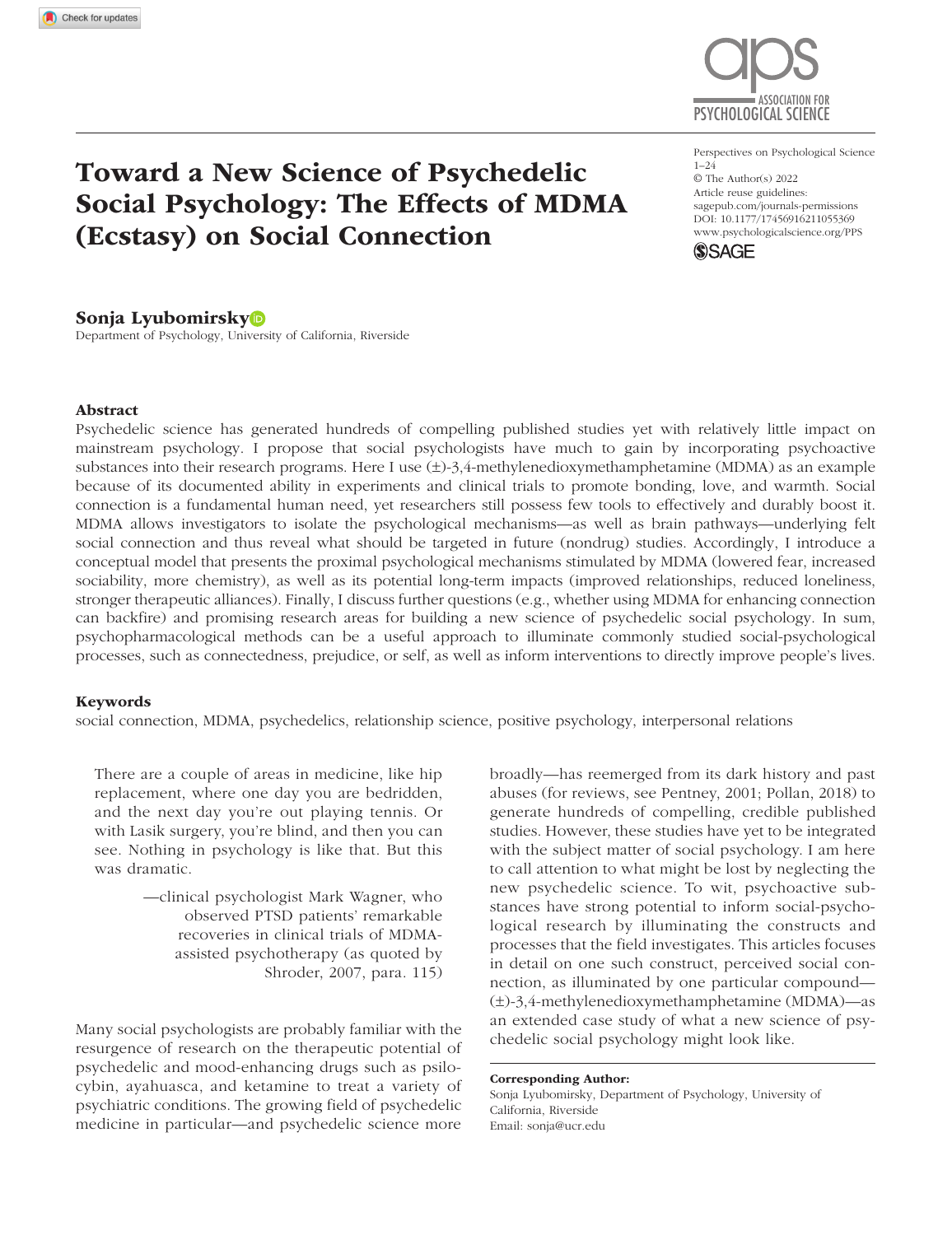I propose using MDMA as both an innovative basic science tool and a biointervention that can assist in addressing the fundamental psychosocial need to connect with others. To this end, I (a) describe the psychological importance of social connection and provide a brief overview of work in this area, (b) review the history of MDMA and the laboratory research (with healthy participants) and clinical trials (targeting mentalhealth conditions) that have already been conducted, (c) propose building a scientific bridge between the basic experimental work and the applied clinical research with MDMA, and (d) offer a new conceptual model of how MDMA can foster bonding and warmth. In establishing a testable model of the effects of MDMA on social connection, I lay out (a) the proposed proximal psychological mechanisms activated by MDMA (e.g., reduced fear and negativity, increased sociability), (b) the conditions necessary for creating lasting impact on social connection beyond the laboratory (e.g., an authentic experience, self-insight), and (c) potential long-term outcomes of MDMA-facilitated interventions (e.g., improved relationships, less loneliness). Finally, I suggest three types of future research directions in this area—testing factors that moderate the effects of MDMA on social connection, testing the underlying psychological mechanisms of this process, and, more broadly, exploring other promising research areas for building a new science of psychedelic social psychology.

### Why Study Social Connection?

Social connection, or a felt sense of closeness, intimacy, and belonging with others, is a fundamental human need critical to health and well-being (Baumeister & Leary, 1995; Cacioppo & Cacioppo, 2018; Cacioppo & Patrick, 2009; Maslow, 1943; Ryan & Deci, 2000; Tamir & Hughes, 2018). As Holt-Lunstad and colleagues (2017) argued in their influential article, no other factor likely has as large an impact on quality of life, longevity, and disease outcomes (see also Holt-Lunstad, 2021). Yet evidence suggests that people around the world especially the young and old—report being lonely a great deal of the time (Barreto et al., 2021; Holt-Lunstad et al., 2017). In other words, even when surrounded by friends, family members, and colleagues, many people still do not feel connected, valued, and heard (Cacioppo & Patrick, 2009; Twenge, 2019). Furthermore, the COVID-19 pandemic, which compelled people all around the globe to reduce their in-person social interactions by as much as 95% (Dezecache et al., 2020; Mervosh et al., 2020; Wilder-Smith & Freedman, 2020), has highlighted even further the importance of scientifically investigating what boosts and maintains a subjective sense of connection in one's daily life.<sup>1</sup>

The most common way that psychologists have examined the experience of connection is within the context of interpersonal relationships. What creates a sense of connection within a relationship? In other words, what makes a close relationship "close"? According to Reis and his colleagues, the answer lies in perceived partner responsiveness—that is, the belief that one is understood, appreciated, and loved by one's partner (for reviews, see Reis & Clark, 2013; Reis et al., 2004). Notably, an individual can be loved but not *feel* she is loved. Numerous studies have shown that such beliefs underlie felt connection and are key to the success of both romantic relationships and friendships (Reis & Clark, 2013).

A great deal of research has explored how to conceptualize, measure, and promote a felt sense of connection within relationships, during social interactions, and in daily life (e.g., Finkel, 2017; Fredrickson, 2013a; Mashek & Aron, 2004; Murthy, 2020; Pawelski & Pawelski, 2018; Vangelisti & Perlman, 2018). Several investigators, for example, have had some success in increasing felt social connection directly by prompting people in randomized experiments to engage in more social interactions (Fritz et al., 2020; Sandstrom & Dunn, 2014) or to act more extraverted (Jacques-Hamilton et al., 2019; Margolis & Lyubomirsky, 2020).

Unfortunately, despite decades of research, psychological scientists still do not fully understand the ontological and neurobiological roots of social connection and possess few tools to effectively and durably boost a subjective sense of social connection in people's daily lives. New approaches and paradigms are needed, and I propose that the compound MDMA—which, as described in detail below, under some circumstances induces in users an intense feeling of love, warmth, and friendship—can serve as a catalyst for shifting research and theory in new directions.

### What Is MDMA?

For thousands of years, naturally occurring psychedelic substances have been used in medicinal, spiritual, and ritual contexts. When ingested, psychedelics give rise to profound and altered states of consciousness, including major shifts in perception, cognitive processes, and emotional states (Preller & Vollenweider, 2018). This class of powerful psychoactive substances includes classic psychedelics such as lysergic acid diethylamide (LSD), psilocybin (hallucinogenic mushrooms), and dimethyltryptamine (DMT; found in ayahuasca), as well as related compounds such as mescaline (peyote), ketamine, and the psychostimulant MDMA (for a review, see Nichols, 2016). Today, renewed interest in using psychedelics to treat a number of mental-health conditions has spawned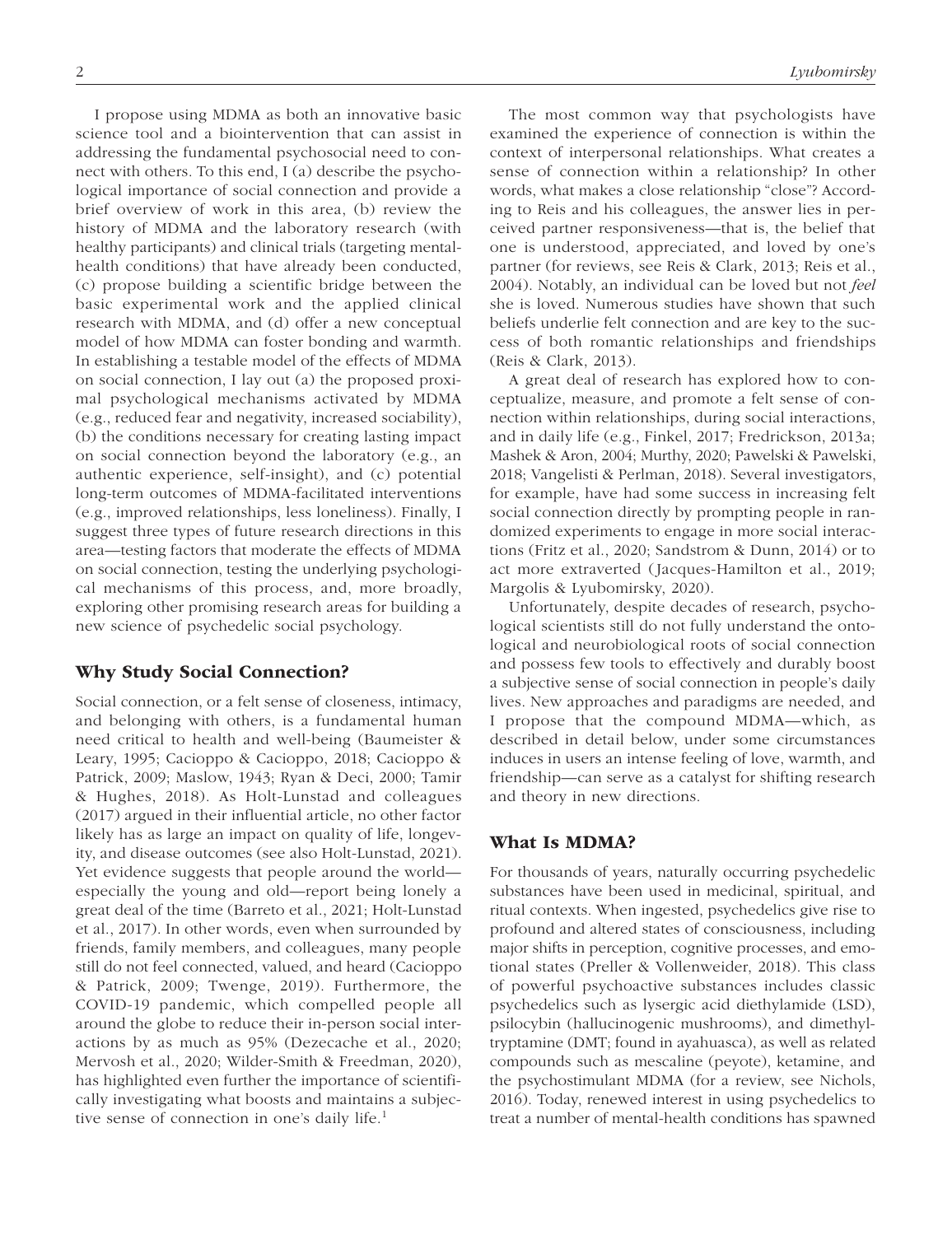multiple clinical trials, showing, for example, the therapeutic efficacy of relieving anxiety and alcohol dependence with LSD (Gasser et al., 2014; Krebs & Johansen, 2012); depression with ketamine (McIntyre et al., 2020), psilocybin (Carhart-Harris et al., 2016; Griffiths et al., 2016), and ayahuasca (Palhano-Fontes et al., 2019); and, as described below, posttraumatic stress disorder (PTSD) with MDMA (Jerome et al., 2020; Mitchell et al., 2021).

MDMA—known recreationally as Ecstasy or Molly—is technically a hybrid between a stimulant and a psychedelic (Gouzoulis-Mayfrank et al., 1996) and often labeled an *empathogen* or *entactogen* (Pentney, 2001). However, although it does not produce hallucinations or strong perceptual distortions, many scientists include MDMA within the category of psychedelic drugs. MDMA is the focus of this article because of its recognized ability to promote strong feelings of bonding and connection and its apparent utility as a dyadic tool (Bershad et al., 2016; Earp & Savulescu, 2020; Heifets & Malenka, 2016).

The rise of MDMA as the "love drug," as it is known today (Earp & Savulescu, 2020), began more than half a century ago, when it became available on the street as a recreational drug in the 1970s (Benzenhöfer & Passie, 2010). Psychotherapists quickly recognized the utility of using MDMA for couples counseling and as an adjunct to psychiatric treatment because it facilitated communication, reduced fear in patients, and helped forge a strong patient–therapist bond (Grinspoon & Bakalar, 1986; Holland, 2001; Passie, 2018; Waldman, 2017; Zublin, 2020). Hundreds of clinical case reports at the time documented remarkable and lasting improvements after just one session for conditions such as depression, substance abuse, PTSD, and autism. However, its assumed (yet unverified) dangers and association with all-night dance parties (raves) in the 1980s, under the newly commercialized label Ecstasy, led to MDMA's placement into Schedule I, but not before an estimated hundreds of therapeutic doses had been administered by dozens of psychiatrists and therapists.

Schedule I designates substances with no medicinal use and high potential for abuse. Challenging this designation, research shows that MDMA has a low (but nonzero) potential for abuse (e.g., Mueller et al., 2016; for a review, see Moore et al., 2019). It is not typically used in a compulsive, dependence-inducing pattern characteristic of other stimulants (Degenhardt et al., 2010); 96.5% of users consume MDMA less often than once a month (Feilding, 2019). More science is needed, however, to establish its safety. For example, repeated or high-dose MDMA use has been associated with depressive symptoms and cognitive deficits, and animal studies have demonstrated that high doses of MDMA can lead to neurotoxic effects (for a review, see Meyer, 2013). However, some harms are reversed after a period of abstinence (Selvaraj et al., 2009; see also de Win et al., 2008; Parrott, 2013; Roberts et al., 2018), and MDMA appears to be less harmful and neurotoxic for humans relative to other substances. For example, a detailed analysis in *The Lancet* (Nutt et al., 2010; see also Nutt et al., 2007) broke down drug harms into 16 different criteria. Of the 20 drugs examined, alcohol was the most harmful drug overall, and MDMA, LSD, and psilocybin were in 17th, 18th, and 20th places, respectively.

#### Clinical Trials With MDMA

Although MDMA's scheduling brought clinicians' efforts to use it in therapy to an abrupt halt, extensive lobbying and planning led by the Multidisciplinary Association of Psychedelic Studies opened the way to clinical trials, which were allowed to begin in 1994, and the ultimate aim was to use MDMA to treat PTSD as part of a multiweek treatment with psychotherapy. Phase II trials with actual patients began in 2004, and Phase III trials began in 2018 (for a detailed account, see Shroder, 2015). In addition, recent and ongoing clinical trials are focusing on MDMA-assisted psychotherapy for autistic adults with social anxiety, for death anxiety among people with terminal illness, for eating disorders, and for alcohol use disorder (e.g., Danforth et al., 2018; De Boer, 2020; Halpern, 2017; Imperial College London, 2019; Sessa et al., 2019; Wolfson, 2015). Notably, the potential of MDMA to alleviate suffering from a variety of ailments came from observations of its ability to induce a sense of connectedness, trust, and warmth; diminish anxiety and defensiveness; and buttress the doctor-patient alliance.

The results of the clinical trials have been impressive. As just one example, in patients with long-term treatmentresistant PTSD, 67% of those who received an active dose of 75 to 125 mg of MDMA no longer met criteria for PTSD at the 12-month follow-up or later (Jerome et al., 2020; see also M. Mithoefer, 2013; M. C. Mithoefer et al., 2010; see Phase III replication in Mitchell et al., 2021). Furthermore, 97.6% of patients reported experiencing benefits, and only 8.4% reported experiencing harms (e.g., worsened mood).

In sum, psychedelic medicine is becoming a scientifically credible, growing field with immense potential for mental-health treatment. However, ensuring the safety of patients and participants—present and future—is of the utmost importance and, for this reason, work in this area remains appropriately tightly regulated and closely scrutinized. Marrying safety and innovation, recently established centers for psychedelic research at Johns Hopkins University and Imperial College London herald a new era of openness toward studying psychoactive drugs as catalysts for alleviating suffering.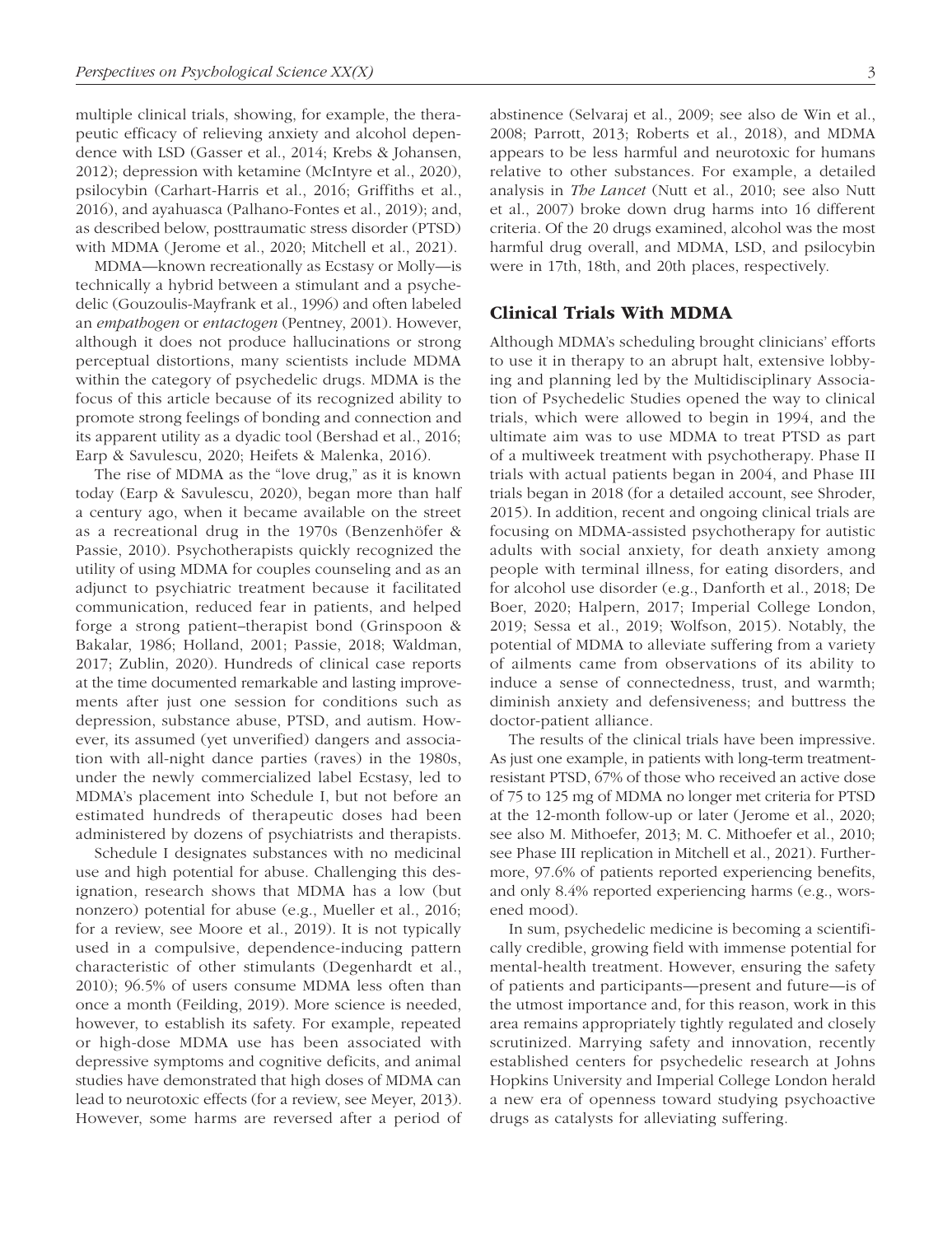#### Laboratory Research With MDMA

Initial trials with MDMA and other substances to treat psychiatric disorders have yielded highly promising results. However, because of the patient-guided, multicomponent, and multisession nature of MDMA-assisted psychotherapy, the mechanisms of action behind its utility in alleviating PTSD and other mental-health conditions remain unclear. Fortunately, numerous studies with humans and rodents in psychopharmacology laboratories across the United States and Europe have begun to unpack both the neurobiological and psychological processes affected by MDMA. To advance understanding of the key mechanisms underlying boosts in social connection, it is important to investigate how MDMA affects the user's emotions, thoughts, and behaviors—as well as the neural pathways—while under the drug's acute influence.

Although outside the scope of this article, evidence concerning the mechanisms of action of MDMA in the brain suggests that this psychoactive substance can serve as a novel and powerful tool for uncovering the neural pathways underlying feeling understood, valued, and loved, thus illuminating the neurobiology of social connection (Heifets & Malenka, 2016, 2021). In broad terms, MDMA has been shown to increase levels of serotonin and oxytocin—neurochemicals related to well-being and social bonding under some conditions and to decrease activity in the amygdala, a region of the brain involved in processing memory, emotion, and threat. However, MDMA is a neuromodulator that influences multiple neural systems, so its key neurobiological mechanisms are likely highly complex and remain unexplained (see Liechti, 2015; Meyer, 2013).

More relevant to what social psychologists might find of value in research on the acute (or on-the-drug; ≥ 5-hr) effects of MDMA are its observed effects on thoughts, feelings, and behavior associated with social connection. Research in human behavioral pharmacology (or psychopharmacology) involves conducting experiments with randomized, placebo-controlled, and blinded drug administration. Data from these laboratory studies indicate that MDMA influences social feelings (e.g., feeling more friendly and self-confident), social information processing (e.g., diminished threat perception), and social behavior (e.g., more prosociality) in humans (for reviews, see Bershad et al., 2016; Jungaberle et al., 2018; Kamilar-Britt & Bedi, 2015).2 These acute social-emotional effects (see below) shed light not only on what factors underlie MDMA's therapeutic efficacy revealed in the clinical trials but also on how it may be used to unpack—and potentially promote—feelings of being understood, accepted, and cared for by partners, family members, and friends, not to mention therapists. I describe these studies in more detail below and address the potential dangers of pharmacologically boosting a subjective sense of connectedness.

Several caveats and observations about this research are worth noting. The biggest concern is that doubleblind experiments are very challenging to conduct with powerful psychoactive drugs.<sup>3</sup> As a result, it is difficult to separate the pharmacological effects of a drug on participants' behaviors and self-reports from their expectations and prior beliefs. Researchers have addressed this issue with several approaches. First, participants' expectancies and experimenter effects can be minimized by providing little information about the identity of the drugs and by using placebo controls (i.e., double-blind procedures). Second, the effects of MDMA can be compared with the effects of other psychostimulant drugs, such as methamphetamine ("meth"), *d*-amphetamine and *l*-amphetamine (Adderall), or methylphenidate (Ritalin; for a review, see Bershad et al., 2016). Studies show that the effects of MDMA differ from these other stimulants on social variables. Third, in many experiments, the results are dosedependent; higher doses of MDMA produce stronger effects than lower doses. When feasible, future human studies should attempt to control expectations by varying instructions and using comparable doses of another psychoactive drug or a lower (but still active) dose of the same drug.

A second issue is less methodological and more substantive but no less important. Nearly all of the studies mentioned above—including those finding loving, friendly, sociable feelings after ingesting MDMA versus control pills—have been found with participants sitting alone in a testing room while completing measures or responding to stimuli and with only occasional, minimal arms-length interaction with an experimenter (for an exception, see Kirkpatrick & de Wit, 2015). Such isolated testing conditions represent a fundamentally different experience than interacting with a real person and especially with persons one knows well. As discussed in more detail below, MDMA is arguably unique in that, relative to other psychoactive substances, its effects on feelings of connection are amplified in the presence of others—whether in nascent or in established relationships (e.g., Bershad et al., 2016; Kirkpatrick & de Wit, 2015; however, for parallels with alcohol, see Sayette et al., 2012).

### A Bridge Between Basic and Applied Aims

To be sure, a number of investigators are administering MDMA in the presence of others—to wit, this is taking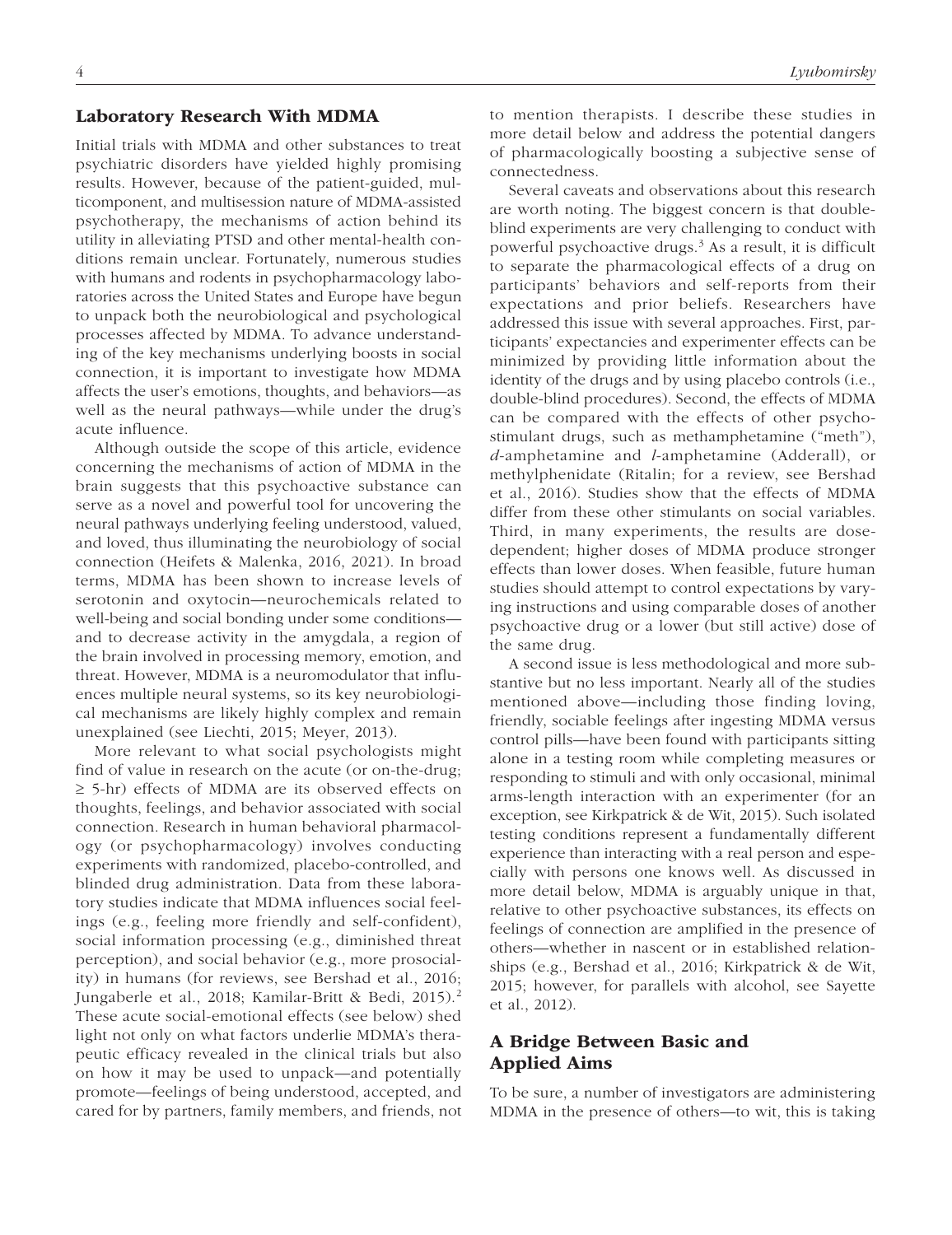place in clinical trials testing the efficacy of MDMAassisted psychotherapy. Indeed, the presence of other people during an MDMA session is one of the key divergences between the "basic" laboratory work to date and the "applied" clinical research. In this article, I propose that future research in psychedelic social psychology can serve to build a bridge between the two existing lines of MDMA research relevant to social connection by triangulating the strengths and limitations of each approach. I envision this future work sharing both basic and applied goals. Here is how.

#### *Basic aims*

When scientists wish to study a phenomenon, they try to observe it naturalistically or induce and measure it in the lab. Some phenomena, however, are difficult to capture. A person arguably does not often feel genuinely understood and cared for by others, and this sense of deep connection is not easy to manipulate. Yet MDMA may give researchers opportunities to "bottle" such experiences and examine them up close. Accordingly, incorporating MDMA in a research program makes it possible for an investigator to manipulate and isolate the psychological mechanisms—as well as brain pathways—underlying the feeling of being truly connected, loved, appreciated, and understood (see Inagaki, 2018; Morelli et al., 2014) and, at the broadest level, illuminate the relationship between the brain and the mind itself. Whether such feelings are authentic and comparable to "real-life" connection is also a critical empirical question (see more below). Furthermore, studying the mechanisms of action that promote a sense of connection under the acute effects of MDMA may reveal what psychological "active ingredients" underlying connection should be targeted in future (nondrug) experimental studies. For example, if those active ingredients are found to be higher empathy, incremental self-disclosure, reduced anxiety, smile synchrony, and more prolonged eye contact, then the effects of each of those factors—alone and in combination—could be assessed next.

### *Applied aims*

As described above, MDMA can be used in research purely as a tool to better understand the phenomenon under study (e.g., social connection). A rather different aim—one that is more clinical or applied—is to consider how MDMA can directly improve people's daily lives. If two to three doses under clinical supervision and monitoring can heal up to two thirds of people who have suffered with PTSD for decades (Jerome et al., 2020), then a similar dosing regimen, perhaps

with occasional boosters, might foster social connection in both healthy people and those with social challenges, thereby alleviating loneliness, strengthening relationships, and improving their social lives as a whole. To be sure, this goal would not be attained until a great deal more rigorous, systematic experiments and safety studies are conducted and MDMA is removed from Schedule I, which is expected by the end of 2023 (Doblin, 2020).

#### *Bridge between basic and applied*

Is it possible to use MDMA both as a research tool and as an intervention to actually improve people's social lives? One challenge is the disconnect that currently exists between the clinical and laboratory research. Researchers and trialists in the field of psychedelic medicine care a great deal about the optimal "set and setting" (Hartogsohn, 2017), as well as about the importance of integration before and after administering MDMA. Reflecting a long tradition of theory on the importance of appraisal and mindset (e.g., Dweck, 2008; Ellsworth, 2013; Lazarus, 1991; Zion & Crum, 2018), an individual's experience is thought to vary substantially depending on their intention for taking the drug; on where, how, and with whom they take the drug; and on how they process that experience both acutely and in the aftermath of the direct drug effect. Furthermore, MDMA-assisted psychotherapy, where the integration takes place, involves multiple sessions over the course of several weeks or months and dozens of hours of total therapy. In stark contrast, the experimental studies in human psychopharmacology labs strive to follow the widely held principles of randomized placebo-controlled paradigms, including being doubleblind, such that the participant ideally has no specific expectations about the substance they are taking and no expectations or "demand" communicated by the experimenter. Although this ideal aim is not always achievable (e.g., often participants are told in advance about potential drug effects), laboratory researchers try to deliberately remove individually tailored set, setting, and integration from their study designs and may thus change the drug's basic effect as a result.

Each approach has its benefits and drawbacks, but a research program that builds on the strengths of both the clinical trials and the laboratory research holds great potential in advancing knowledge about how to promote social connection and increase well-being, as well as in elucidating numerous other constructs of interest to social psychologists. Indeed, I believe this is the exact type of hybrid approach that is a strength of social-psychological science. As just one example, whereas the experimental laboratory studies to date have tested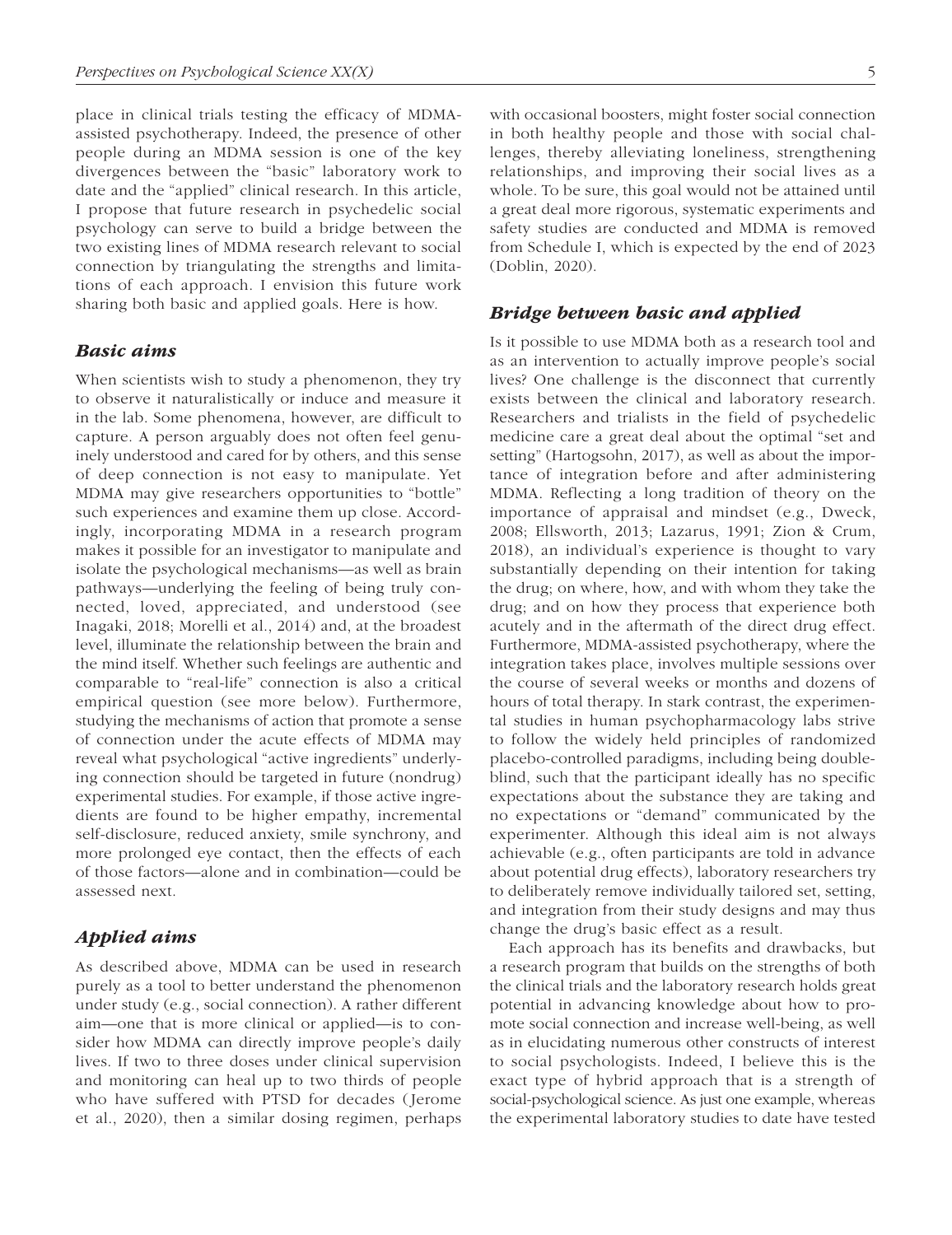

Fig. 1. Effects of MDMA on social connection. Shown at left are the psychological active ingredients—that is, the proximal psychological and behavioral mechanisms while under the acute influence of drug—underlying the effects of MDMA on social connection. At far right are the longer term outcomes of MDMA on relationships, social life, and mental health.

the effects of MDMA on specific aspects of social behavior that are presumed to contribute to or benefit relationships (e.g., responses to rejection [Frye et al., 2014], pleasure of social touch [Bershad et al., 2019], and use of positive words [Wardle & de Wit, 2014])—albeit found in the absence of an interaction partner—future studies should aim to test whether MDMA affects relationships themselves. Future investigators could study the effects of MDMA on feelings of connection during an actual social interaction (with a novel partner or a familiar one), on how one perceives one's social life in general, and on the quality of one's relationships weeks or months after drug administration. Notably, these three variables do not always correlate (see Cacioppo & Cacioppo, 2018; Collier & Hughes, 2020), and MDMA research could illuminate the conditions under which, say, a global sense of connection does not co-occur with connection felt during specific interactions. Furthermore, on-the-drug effects (e.g., greater feelings of lovingness or empathy) could be tested as mediators of the long-term outcomes (e.g., a global sense of belonging or improved friendships). Notably, this is the inverse of the approach taken by many psychological scientists, who typically first establish an association between variables and subsequently hunt for the mechanisms that underlie it.

To my knowledge, only one clinical trial with MDMA is being conducted in the context of a relationship (MDMA-assisted psychotherapy with couples, one of whom has PTSD; Monson et al., 2020). Hence, rigorous experimental studies with dyads or couples can fill a major gap in research by identifying the mechanisms of action behind the utility of MDMA in alleviating PTSD and other mental-health conditions (such as strengthening the therapeutic alliance), improving romantic relationships, and reducing loneliness. In the next section, I present a model that illustrates the pathways and variables that are ripe for study in future work.

# A Model of the Effects of MDMA on Connection

The model illustrated in Figure 1 has two parts: The first part (left) represents the proximal mechanisms underlying social connection, or the effects of MDMA while under the acute influence of the drug, whereas the second part (far right) represents the effects of ingesting MDMA on outcomes observed days, weeks, and months later.

To begin, the proximal psychological mechanisms represent the key active ingredients catalyzed or boosted by MDMA, as suggested by randomized laboratory experiments and clinical trials as well as by anecdotal evidence from participants, patients, and recreational users. They can be further subdivided into three loose overlapping categories: lowered fear and reduced negativity, increased social positivity, and improved communication and chemistry. Below I call attention to potential overlaps between some of these variables and how future investigations might differentiate between them. Although some of the variables encompassed by these three categories (e.g., perceived intimacy) seemingly overlap with the global construct of connection at the heart of the model, I define the proximal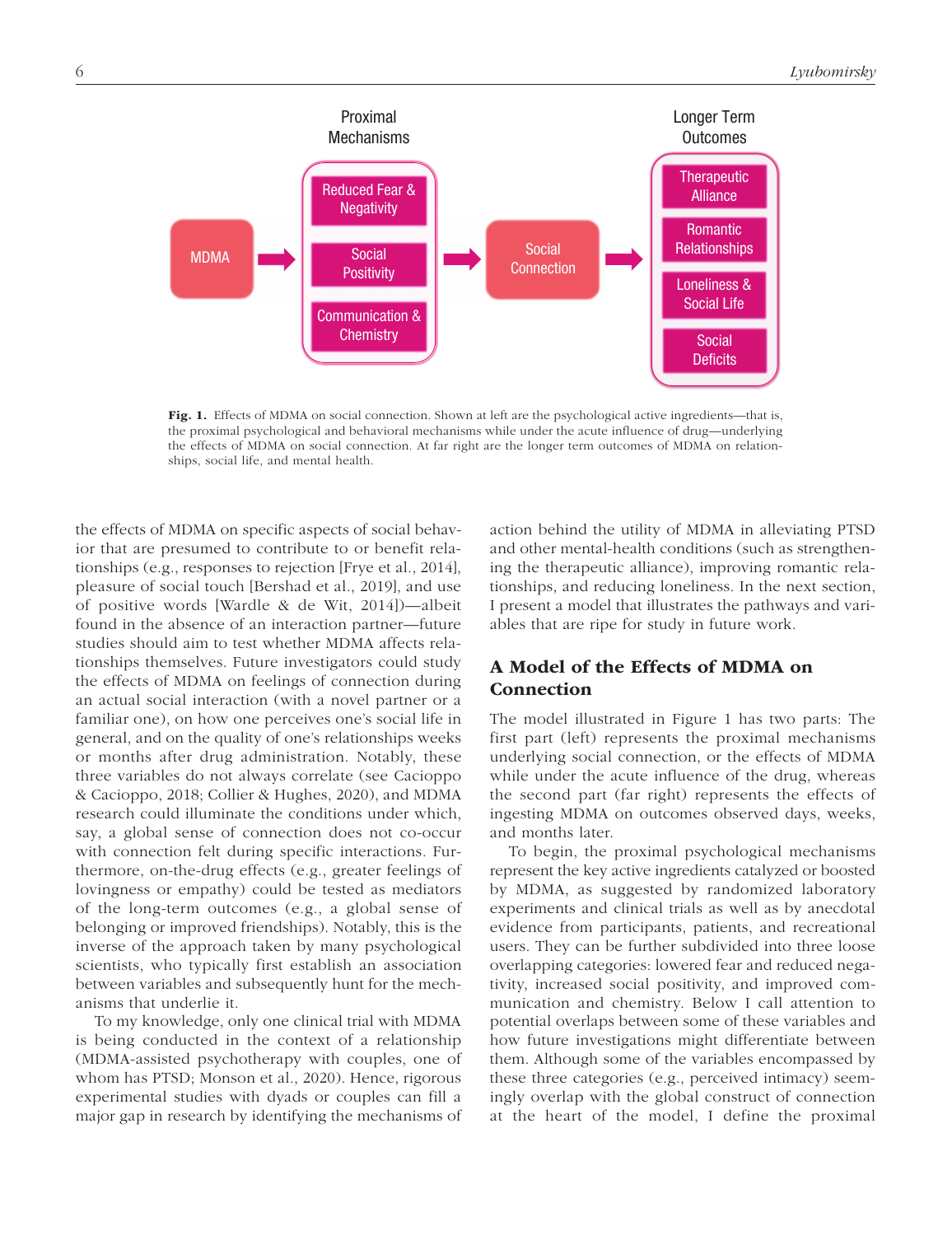mechanisms as variables assessed in the moment while on the drug. These variables are hypothesized to foster a subsequent global sense of connection, as well as its correlates and consequences, after the drug wears off.

Finally, although beyond the scope of this article, the proximal mechanisms could be further subdivided into multiple pathways—namely, emotional (e.g., reduced fear, increased lovingness), cognitive (e.g., reduced detection of threat), behavioral (e.g., increased eye contact and self-disclosure), neurobiological (e.g., downregulation of amygdala), and neurochemical (decreased serotonin uptake).

#### *Proximal mechanisms*

*Reduced fear and negativity.* MDMA has been shown to broadly reduce negative thoughts and emotions, which can serve as barriers to communication, intimacy, and warmth with others, whether those others are lifelong partners or new acquaintances. Multiple randomized controlled experiments have found that 1 or 2 hr after the administration of MDMA—at peak drug effect participants report lower social anxiety (e.g., Baggott et al., 2016); reduced detection of angry, disgusted, sad, and fearful faces (presumably mitigating the emotional punch of threatening facial expressions; e.g., Hysek et al., 2014); and decreased intensity of feeling rejected after social exclusion (e.g., Frye et al., 2014; see also Bedi et al., 2009). Reductions in anxiety, fear, and defensiveness have also been reported in clinical trials and surveys of recreational users (e.g., Danforth et al., 2016; Greer & Tolbert, 1986; Jerome et al., 2020).

These findings are consistent with the idea that MDMA removes "barriers" to communication and takes down "walls" that people erect around themselves. When individuals are less fearful and defensive, they are better able to reflect on, discuss, and confront topics that might otherwise be painful or uncomfortable. Work examining human brain changes during the acute effects of MDMA, as well as work with animal models, supports the notion that MDMA facilitates emotional memory processing and enhances fear extinction (e.g., Carhart-Harris et al., 2015; Feduccia & Mithoefer, 2018).

These findings highlight one possible explanation for why MDMA is an excellent candidate for treating PTSD: With the help of the drug, an individual gains the ability to engage difficult feelings and memories about their trauma in a relatively unreactive way, such that they are able to reexperience it with some perspective but without panicking—that is, retaining the memory but tempering or reinterpreting the anxiety. That MDMA can reduce negativity and recast the experience of social anxiety and threat also highlights why it may be an excellent candidate for building connection: Under the drug's acute effects, an individual is relatively less likely to interpret verbal and nonverbal behavior from an interaction partner as signals that the partner dislikes them, that they are bored or hostile, or that they are judging them.

**Social positivity.** Dozens of laboratory experiments have shown that, relative to a placebo, another stimulant drug, or a lower dose, MDMA increases or promotes a set of related constructs that I refer to as "social positivity." Most important, it increases positive affect overall, along with feelings of being connected, as typically measured with single-item visual analogue scales—namely, feeling loving, friendly, amicable, sociable, talkative, gregarious, and extraverted (e.g., Bedi et al., 2010; Gamma et al., 2000; Hysek et al., 2011, 2014; Kirkpatrick & de Wit, 2015; Tancer & Johanson, 2007; van Wel et al., 2012). A multilevel meta-analysis of 58 effect sizes from 32 studies (*N* = 792) revealed a medium-to-large average effect (*r* = .40;  $d = 0.86$ ) of MDMA on self-report ratings of social positivity (Regan et al., 2021; for qualitative reviews, see Bershad et al., 2016; Kamilar-Britt & Bedi, 2015).

Relatedly, MDMA has also been found to increase trust (e.g., Schmid et al., 2014), empathy (e.g., Hysek et al., 2014; Kuypers et al., 2014), self-confidence (e.g., Harris et al., 2002), self-compassion (which is higher in MDMA users; Kamboj et al., 2015), and a desire to interact (Kirkpatrick et al., 2014). Accordingly, MDMA has been described as enabling people to receive both compliments and critiques with greater acceptance (Greer, 1985). Furthermore, after ingesting MDMA, people are more generous (Hysek et al., 2014; Kirkpatrick et al., 2015; Stewart et al., 2014), more responsive to friendly faces (Wardle & de Wit, 2014), and judge others as more attractive (Kirkpatrick & de Wit, 2015).

These findings illuminate how MDMA might serve to create connecting moments, enhance social interactions, and strengthen relationships. An individual who feels friendly and sociable, who trusts, gets, and likes other people, and who seeks to approach them is relatively more likely to engage socially with others. One who is self-confident and self-compassionate is also relatively more likely to take a social risk, such as greeting a stranger, having a deep rather than shallow conversation, or making amends by repairing a falling-out (e.g., Breines & Chen, 2012). Finally, positive, kind, and extraverted people are better liked by others (for a review, see Lyubomirsky et al., 2005). Accordingly, MDMA appears to create the conditions that make it easier for individuals to connect.

*Communication and chemistry.* This category comprises a number of features that are critical to successful social interactions and that facilitate interpersonal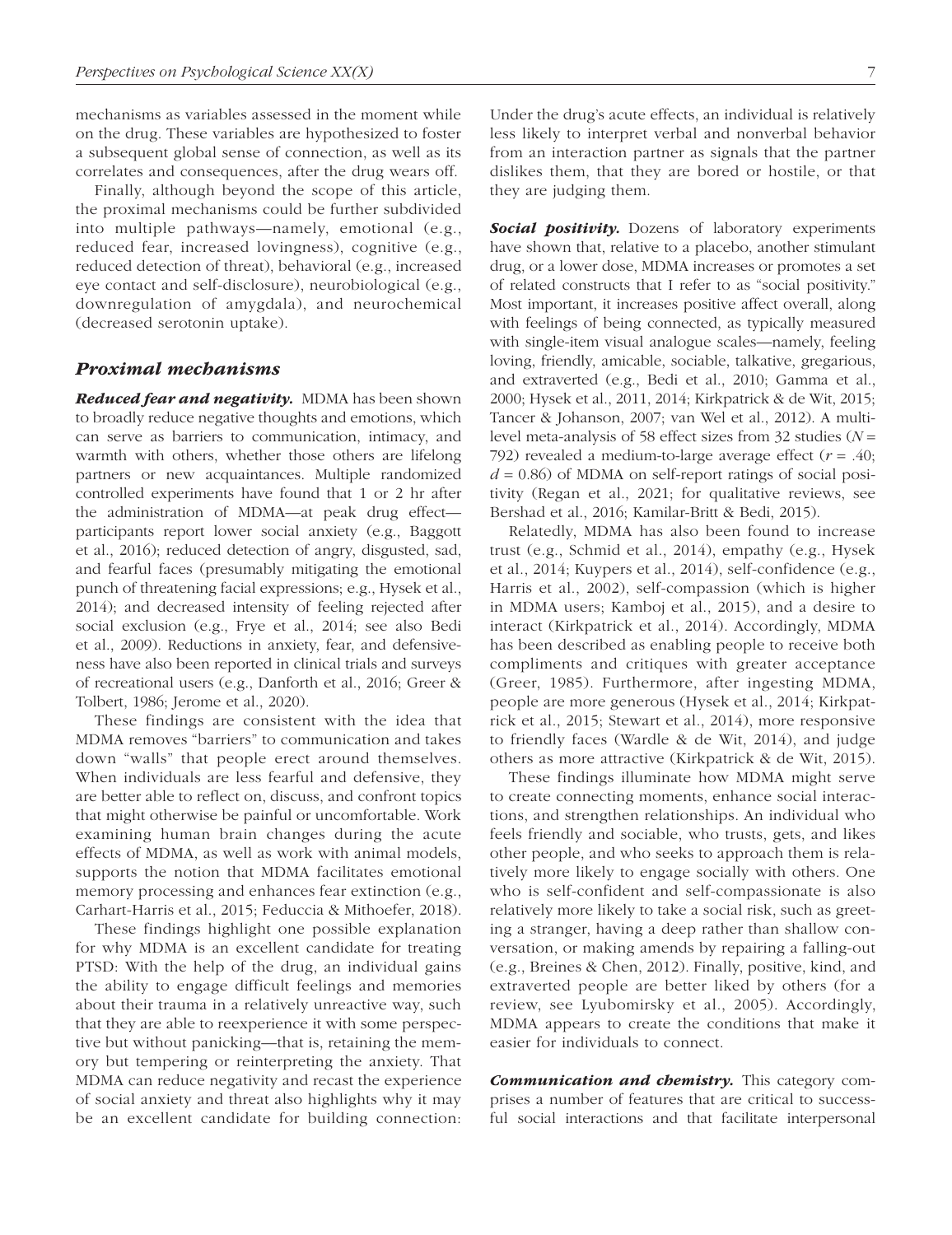chemistry. These include honesty and self-disclosure (e.g., Tamir & Mitchell, 2012), openness to others, perceived intimacy (Mashek & Aron, 2004), behavioral synchrony (e.g., Sharon-David et al., 2018), eye contact, physical touch, and a sense of complete absorption in the moment (Csikszentmihalyi, 1990; for a review of these constructs, see Reis et al., 2022). A few studies have examined these variables experimentally; for example, MDMA has been found to boost openness (e.g., using the NEO scale; Costa & McCrae, 1992; Wagner et al., 2017; see also Schmid et al., 2014), self-disclosure (e.g., selfreported comfort in self-disclosing, as well as more actual words about family and emotions; Baggott et al., 2016; see also Siegel, 1986), and the pleasure of actual physical touch (Bershad et al., 2019). The other features of communication—for example, prolonged eye contact, flow, and feeling in sync—are supported by surveys and extensive anecdotal evidence. For example, people report that MDMA makes it easier to "click" with others and "soak in the now" (Jennings & Obenhaus, 2004; O'Brien, 2020). More research is needed to corroborate, expand on, and replicate both of these experimental and survey results as well as to identify the variables that show the strongest acute effects with MDMA versus those that are not separable and should thus be combined (e.g., feeling "open" to others vs. desire to interact with others).

# *These proximal mechanisms underlie partner respon-*

**siveness.** A review of the psychological active ingredients found to be catalyzed by MDMA spotlights why a deep sense of connection with one or more others—a feeling of being truly loved and understood—is made possible by this drug. As noted above, a relationship characterized by partner responsiveness is one in which the individual feels deeply understood (and not judged), valued, and cared for (or loved) and whose partner feels the same. Perceived partner responsiveness depends on each partner engaging in three types of behavior (Reis & Clark, 2013). The first is self-disclosure, or making oneself vulnerable with the other by opening up about one's sincerely held values, dreams, and goals. The second involves being behaviorally attentive and authentically interested in the other. And the third is expressing care and appreciation for the other. To my knowledge, very few studies have directly measured the experimental effects of MDMA on these constructs, but the body of empirical and clinical evidence to date suggests that MDMA is a prime candidate for bolstering partner responsiveness in both the participant (who ingests MDMA during a study) and their interaction or relationship partner (who does not). Indeed, MDMA users and study participants report heightened interest in others (Harris et al., 2002) and experiencing a feeling of being cared for and loved (Peroutka et al., 1988)—describing, for example,

an "intimacy and connection beyond what [they] have in normal daily life" (Jennings & Obenhaus, 2004, 23:45).

At present, social-psychological and relationship science leaves many questions unanswered about how to foster the three facets of partner responsiveness. Which facets are most critical to improving relationships, health, and well-being, and which are necessary, sufficient, or both? And does the impact of these three facets depend on the nature of the relationship (e.g., close vs. distant, new vs. long-term) or the characteristics of each partner (e.g., their personality or attachment style)? Furthermore, what specific behaviors should individuals engage in if they, say, desire to show authentic interest on a first date? I hope to persuade researchers that MDMA is a promising tool for addressing these questions. For example, in a series of dyadic experiments, if the (sober) partners of participants on MDMA report feeling deeply and authentically understood, investigators can carefully assess the specific behaviors shown by the participants during the study session and try to isolate which behaviors are associated with this feeling. Further, if the participants on MDMA report that their partners are responsive, investigators can test whether this belief is associated with changes in their partners' actual behavior (or not). In these ways, such research may advance knowledge of how to enhance and build social connection in people's daily lives.

### *Critical conditions for enduring impact beyond the lab*

For MDMA to influence actual relationships beyond the laboratory, its impact must be enduring. Given that long-term effects of any laboratory paradigm are rare, I propose that certain conditions must be met for an individual's experience on the drug to translate into daily life. These conditions are authenticity, insight, and transformation.

*Authenticity.* Participants administered MDMA in randomized controlled studies report that the experience felt authentic (e.g., not putting on a "false face," being in touch with their deepest feelings, and acting in a way that expresses their values; Baggott et al., 2016). A noteworthy property of MDMA, compared with other powerful psychoactive substances, is that even when it prompts individuals to behave or feel differently from their usual selves—for example, as more loving, more trusting, more open, or more empathetic—they still feel like themselves. One possibility is that if MDMA takes down barriers and walls, then the user might feel even more like their "true self" while on the drug. However, for this to happen, reflection on the experience—by oneself or with a trusted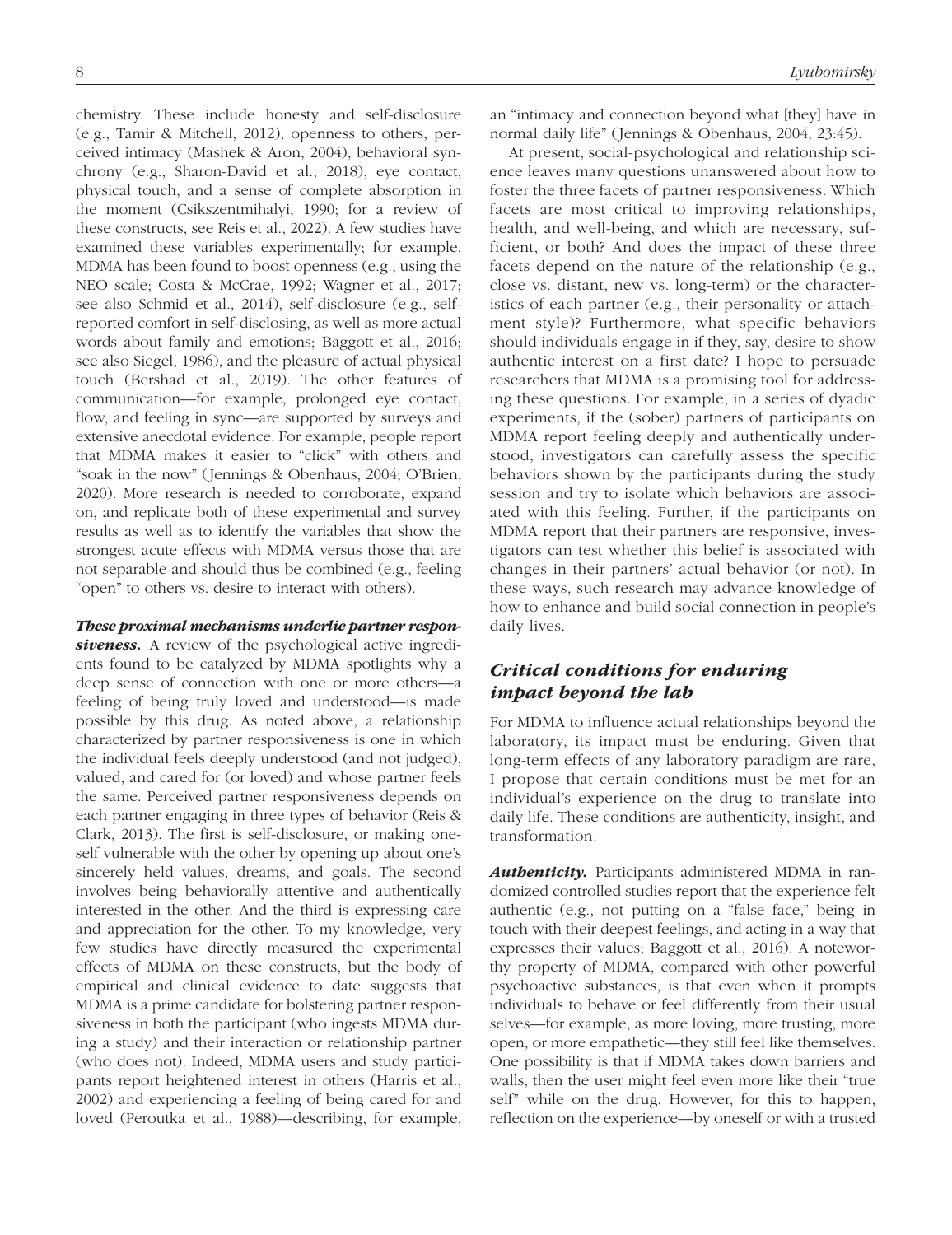associate or trained professional—may be necessary for some individuals or under some conditions (e.g., when one's behavior was highly unexpected). Other people, however, carry a risk that expressing their true self means showing a dark side of themselves or practicing radical honesty, which could cause pain to others.

Notably, the observation that MDMA forges an authentic experience—as opposed to a false feeling ungrounded in real social interactions—has significant implications for its capacity to translate from the laboratory to normal life. Indeed, without authenticity, the individual is unlikely to feel validated and understood because one cannot feel validated if they hide their true self.

**Insight.** After ingesting MDMA during psychotherapy, people also describe attaining greater insight into themselves. For example, 89.2% of clinical trial participants reported increased self-awareness and self-understanding a year later (Jerome et al., 2020). Are these insights "real" for having surfaced while under the acute influence of a strong psychoactive drug? The metaphor of MDMA as a magnifying glass is illuminating. A magnifying glass alters what one sees, but it also allows the viewer to see even more—to make out things that are not accessible to their normal vision and would otherwise be hidden from their sight. What a person glimpses through a magnifying glass is no less real for being refracted through a lens (Earp & Savulescu, 2020). Furthermore, when on psychedelic-like substances such as MDMA, people often report experiencing thoughts that are unusually concrete, evocative, and memorable; as such, those thoughts may exert a particularly strong impact on behavior (Pollan, 2018). In these ways, MDMA may reveal insights into oneself that are not available in normal life.

*Transformation.* Last but not least, it is critical to test whether the effects of MDMA on social connection endure after the drug wears off. I propose that MDMA unlike drugs such as heroin or cocaine or soma in Aldous Huxley's (1932) *Brave New World*—inspires people to connect to others in their normal daily lives in a similar way that they were able to connect while on the drug. This transference of experience outside the laboratory is made possible in part due to the first two conditions described above. First, MDMA prompts individuals to feel that they are behaving like their true, authentic selves. Second, the MDMA experience appears to produce insights and shifts in perspective that have a weightiness and veracity to them, making the insights more likely to be carried forward.

For all of these reasons, using MDMA can feel transformative. Indeed, a recurring theme among people who try MDMA for the first time is that it changed their lives (Jennings & Obenhaus, 2004; for more examples, see Earp & Savulescu, 2020; Zublin, 2020). These observations should increase researchers' confidence that the effects of MDMA demonstrated in the lab—even when they do not actually change participants' lives— can be durable, past the day of drug administration, and generalizable to real-world settings and social interactions. To be sure, the potential harms of MDMA could be durable as well; hence, researchers should proceed cautiously while investing in the frameworks and safeguards necessary to ensure that it can be used safely in study participants. Finally, it is worth emphasizing that the longevity of MDMA's effects is also contingent on the ecology into which the participant returns. No matter how transformative the insights or how deeply felt the sense of connection, if one's partners, friends, and family members do not respond warmly and constructively, long-term impacts will be unlikely.

#### *Longer term outcomes*

If MDMA has the potential to produce enduring positive effects outside the laboratory or clinic, then the implications for lasting impact are exciting. Now that I have sketched out the conditions essential for such impact, I turn to describing some of these longer term outcomes in more detail. In Figure 1 (see far right), I have chosen to highlight four broad categories of such outcomes while opting to omit other likely or obvious outcomes (e.g., psychological well-being, physical health, personality traits, self-esteem) that are somewhat less relevant to social connection and beyond the scope of this discussion.

*Therapeutic and other professional alliances.* An open, trusting bond between clinician and patient is foundational to the success of mental-health treatment (Safran & Muran, 1998). The evidence to date suggests that MDMA is uniquely positioned to forge this critical connection. As Pollan wrote in his 2018 bestseller *How to Change Your Mind*, "[Psychedelic] guides told me MDMA . . . condenses years of psychotherapy into an afternoon" (p. 237). MDMA is thought to build and nurture the therapeutic alliance because it leads the patient to engage in open and honest communication and to feel more connected, less judged, less defensive, more trusting, more attentive, and more empathetic toward the therapist (Heifets & Malenka, 2016). Notably, the same processes may underlie the potential of MDMA to bolster trust and rapport in other types of professional relationships, such as those forged during negotiations and conflict management, as well as those between doctor and patient, manager and employee, and teacher and student. Future studies could unpack these mechanisms to determine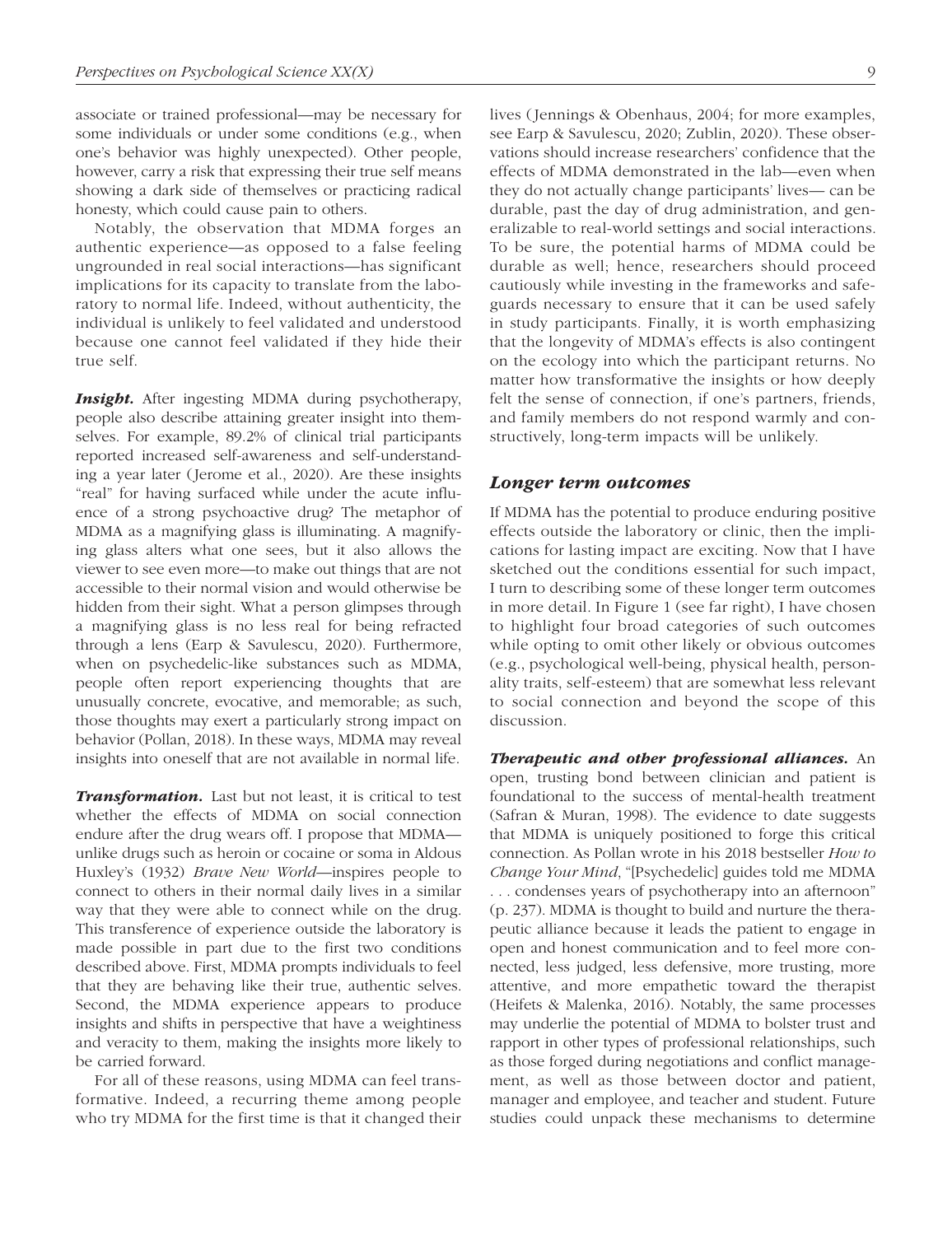which are necessary and/or sufficient in creating and maintaining these bonds.

*Romantic relationships.* The therapist-client bond is an important one, but MDMA has the potential to affect other close relationships in people's lives, such as romantic and intimate relationships. On the basis of clinical evidence with couples and the experimental work described above, I suggest that MDMA can be brought to bear to build or improve romantic ties for all the reasons outlined above—because it increases positivity, trust, empathy, intimacy, and warmth; because it reduces defensiveness; and because it enhances communication, members of a couple view each other with greater generosity and love. Furthermore, when relationship conflicts arise, MDMA is likely to enhance a couples' ability to discuss potentially painful or divisive issues with honesty and empathy without triggering defensiveness, anxiety, or anger. It is worth noting, however, that for similar reasons the use of MDMA—whether in the context of couples counseling or not—could also help couples decide to end the relationship and to accept that decision. Future research is needed to test these predictions in controlled experimental settings.

*Loneliness and social life.* In light of MDMA's ability to promote bonding, foster connection, and reduce fear, future research would also do well to explore how it may be used not only to illuminate the neurobiological and neurochemical roots of loneliness but also to help alleviate loneliness and improve people's social lives. The United States and other countries are reportedly suffering from epidemics of loneliness (Holt-Lunstad et al., 2017), and this problem appears to be particularly acute among Generation Z, whose around-the-clock screen use is correlated with fewer face-to-face interactions, as well as with increased anxiety and depression (e.g., Barreto et al., 2021; Nowland et al., 2018; Twenge, 2019; Twenge et al., 2018). Although the jury is still out on whether and why loneliness and mental-health problems are increasing among youth (e.g., see Odgers & Jensen, 2020; Orben & Przybylski, 2019), a number of scholars believe that digital media are eroding social connection among individuals of all ages, who are paying more attention today to mobile devices than to other humans (Alter, 2018; Nowland et al., 2018; Turkle, 2012). Paradoxically, increased digital connectivity may be making people feel more separate from one another in real life (Sbarra et al., 2019).

Another population likely to benefit from MDMA are the old and "old old," whose numbers are increasing globally (United Nations, 2019). Older people ironically care more about social connection (Carstensen et al., 1999; Theeke, 2009) but report being relatively more lonely than younger people (Hawkley & Capitanio, 2015). The benefits observed for physically healthy older people for whom MDMA can be administered safely (i.e., those without cardiovascular contraindications; Greer & Tolbert, 1998) may finally lend support to Pollan's (2018) oft-cited speculation that psychedelictype drugs "might be wasted on the young."

Finally, the pool of individuals who seek to increase or deepen their connections, make more friends, find relationship partners, and become more sociable is large (Hudson & Fraley, 2016; Cigna, 2018; Reisz et al., 2013). Many of them are healthy and well functioning, whereas others may be characterized by anxious or avoidant attachment styles, extreme shyness, or lack of social skills (for examples and evidence among youths, see Julian, 2018; Twenge, 2017). By boosting a global sense of connection and belonging—as well as increasing liking for and desire to approach others—MDMA can potentially enhance the social lives of all those striving to flourish.

*Social deficits associated with mental health.* Most mental-health conditions are arguably attendant by a range of social deficits. I propose that MDMA can be valuable in mitigating the social obstacles or problems endured by individuals with a variety of conditions, including social anxiety, panic, depression, autism, substance abuse, and even schizophrenia. These conditions make healthy social interactions—and particularly interactions distinguished by partner responsiveness—difficult or even impossible, thus preventing some individuals from having few if any truly positive social experiences. If, after using MDMA, a person can feel a deep sense of connection, forge a new relationship, or repair an existing one, the benefits may be truly consequential and enduring.

### MDMA and Social Connection: Future Directions and Further Questions About Mechanisms

# *Are the effects of MDMA on social connection unique?*

Despite its promise, many conceptual, empirical, and methodological questions about the proximal and distal effects of MDMA (see Fig. 1) remain unanswered or only partially answered. One challenge is to identify what is unique about MDMA—in other words, how to differentiate its effects on connection and related constructs from those of other psychoactive substances such as methamphetamine, *d*-amphetamine, methylphenidate, and cocaine. For example, classic psychedelics such as psilocybin and 5-MeO-DMT are also known to boost a sense of connection and oneness, albeit not necessarily with a particular individual or group but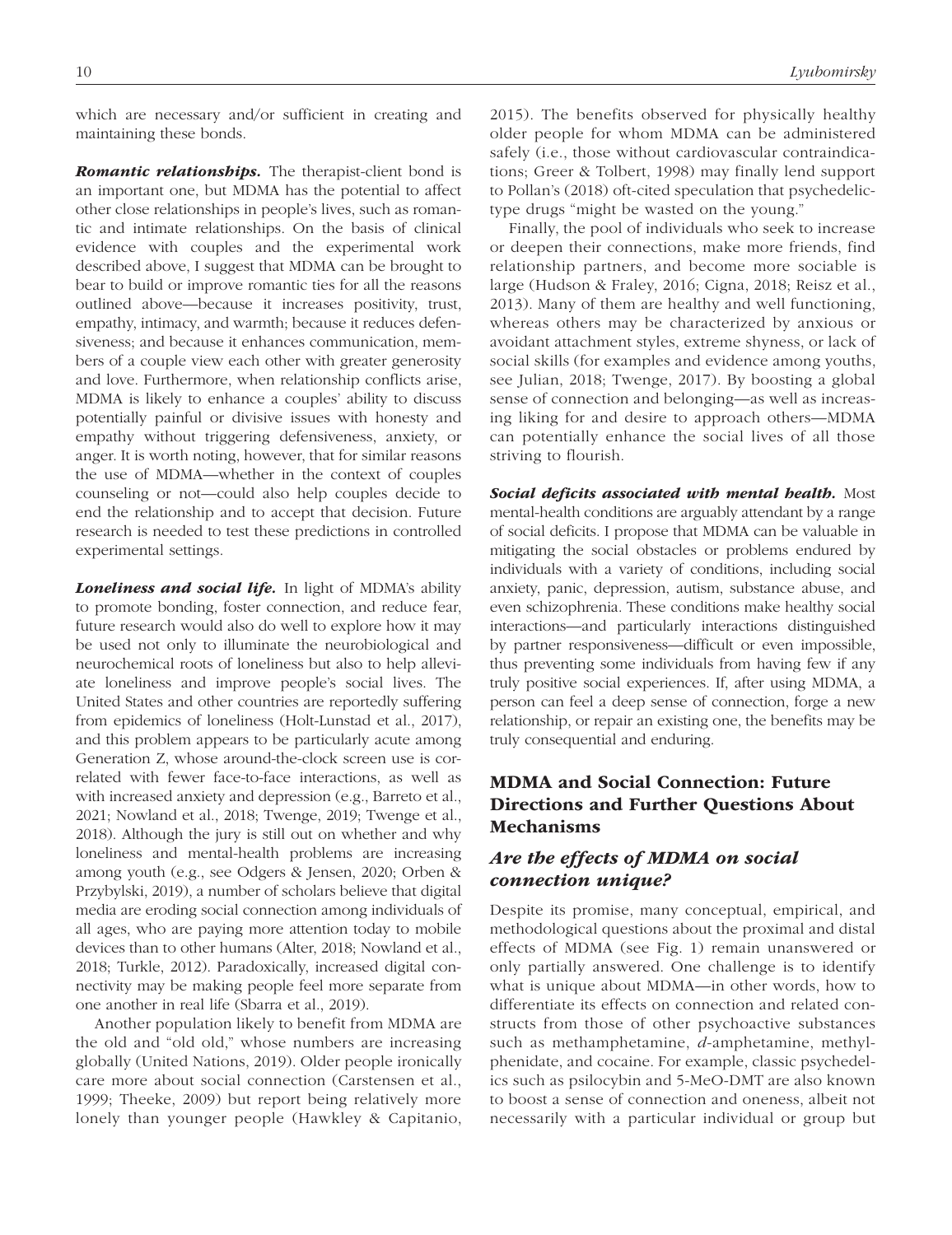with all living things (e.g., Griffiths et al., 2008; Uthaug et al., 2019), and alcohol has been shown to promote social bonding (e.g., Sayette et al., 2012).

Possibilities include that other drugs promote different types of connection (e.g., connection with all organisms) or that they also promote social connection (e.g., to a new acquaintance or close other) but via different psychological mechanisms (e.g., via increased sociability and energy vs. decreased social anxiety vs. increased self-disclosure vs. increased synchrony). Existing evidence from randomized experiments comparing MDMA with other psychostimulants suggests that MDMA may be unique in its effects on subjective feelings of closeness, trust, and openness (Schmid et al., 2014; but see Kirkpatrick et al., 2012), as well as on empathy, reciprocity, and resource allocation (Bershad et al., 2016; Heifets & Malenka, 2016). However, the discovery of oxytocin's role as a mechanism of action underlying MDMA's effects suggests that MDMA may promote relatively more connection to in-group than out-group members (De Dreu, 2012).

In sum, more such studies could help unpack both the psychological and neural mechanisms unique to MDMA and to the social-psychological constructs it appears to target (e.g., belongingness or loneliness). For example, whereas other psychoactive substances may increase general positivity (e.g., confidence and positive affect), MDMA may uniquely affect *social* positivity (e.g., feeling sociable and loving). Last but not least, it would be valuable to determine in what ways MDMA's effects—and the mechanisms underlying them—differ from those of purely psychosocial interventions, such as social-skills training (e.g., Beidel et al., 2014) or prosocial behavior interventions (e.g., Revord et al., 2018). Is the social connection produced after ingesting MDMA phenomenologically and neurobiologically comparable to the social connection generated by powerful (nonpharmacologic) social manipulations? Finally, what mechanisms or tools can be learned from MDMA research that scientists and practitioners can subsequently apply in nonpharmacologic interventions?

### *Does MDMA have enduring effects and, if so, via what mechanisms of action?*

As discussed earlier, MDMA may be unique in its ability to produce durable effects on social connection and other outcomes—that is, effects that last after the drug wears off. The large majority of laboratory studies with MDMA involve within- subjects analyses, and critical comparisons between participants' responses to drug versus control are made at the time of peak drug effect. Future studies with between-subject designs—which allow for follow-ups—are needed to answer the many questions that remain about whether the impact of MDMA is truly durable and can inform long-term interventions, as well as about the critical mechanisms underlying its durability.

As illustrated in Figure 1, the on-the-drug (proximal) effects (e.g., reduced defensiveness, greater synchrony) can be revealed in future studies as mediators of the long-term outcomes. However, there are several possibilities for how the mediational pathways may play out. For example, after consuming MDMA during a session with a novel study partner, the participant may experience a deep sense of connection, understanding, and chemistry, which leads them to commence a friendship with that partner. This experience might simply forge an openness to connect or confidence that they have the capacity to connect in general—to other potential partners—such that, during future social settings, they do not need MDMA to continue the conversation or to initiate a conversation with another stranger. Put into colloquial language, after the walls come down, it may be easier to keep them down or bring them down again the next time.

Another possibility is that the positive social MDMA experience with a study partner may simply lead people to value feeling connected more (perhaps because they now recognize or remember how rewarding that feeling is) and thus alter their social behavior to seek out connection more in the future (e.g., Miller et al., 2017). Alternatively, connection actually becomes more rewarding, triggering more positive emotion, but the person's social behavior remains the same. In sum, future investigators could test whether MDMA (a) increases the desire to connect at future time points, (b) produces changes in actual social behavior while connecting with others, and/or (c) leads to a more rewarding subjective experience while connecting (see Tamir & Hughes, 2018). Furthermore, these mechanisms could underlie what creates connection during the drug session or what produces the long-term effects of using MDMA, or both. Finally, these ideas imply that MDMA is simply the initial trigger of downstream psychological changes—a model for advancing researchers' understanding of what produces connection and its byproducts. Alternative nonpharmacologic triggers could presumably be discovered in the future.

Notably, all of these possibilities essentially involve hypothesizing a second set of intermediary mechanisms in the model—for example, MDMA promotes social positivity, which boosts confidence in social interactions, which promotes social connection. Or, MDMA prompts less defensiveness and reactivity to fear, which disinhibits social and prosocial behavior, which promotes social connection. However, a divergent perspective is also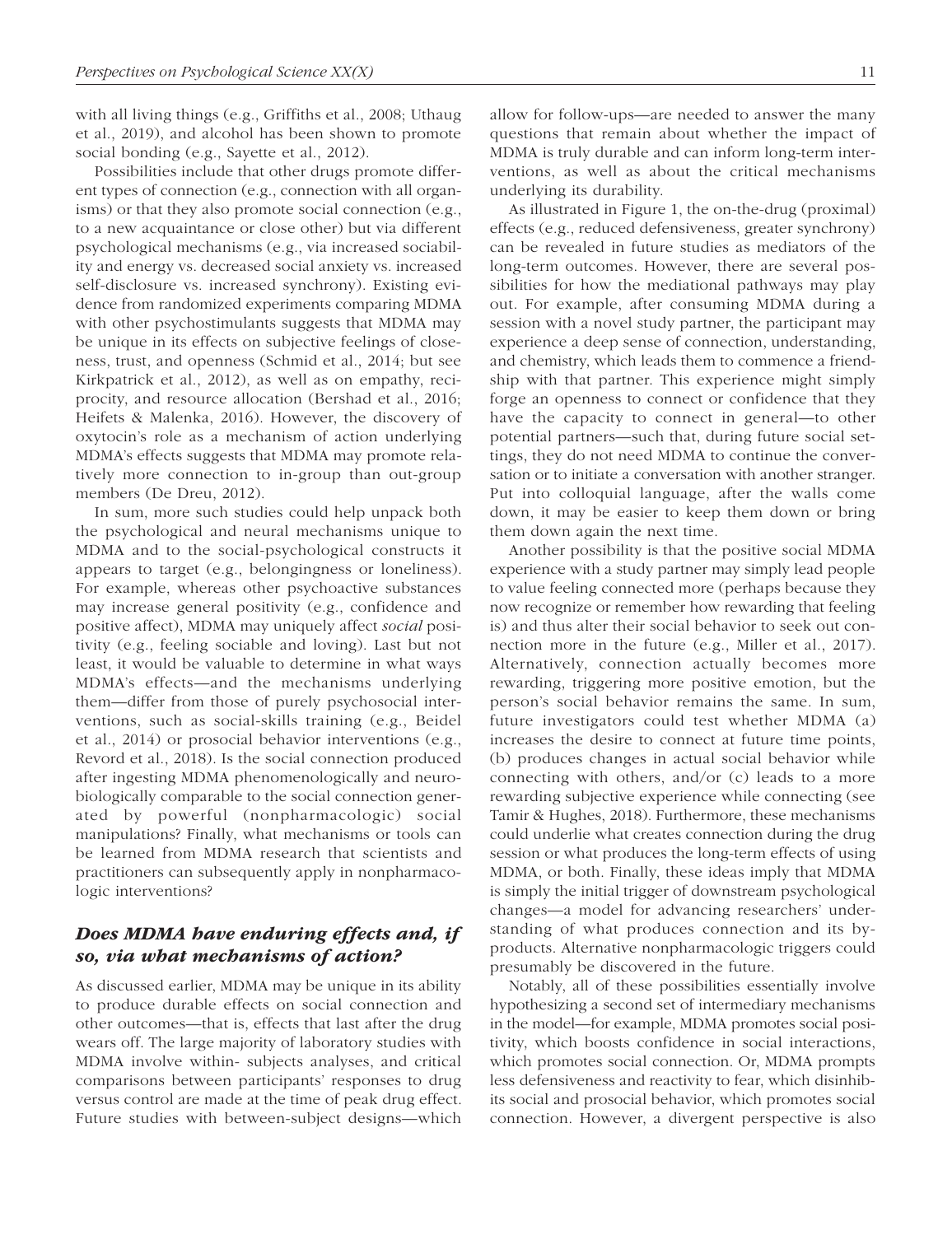worth noting: Under some conditions, MDMA may have a direct effect on a particular long-term outcome without any necessary mediation. For example, using MDMA in a single laboratory session may diminish loneliness directly, perhaps via a state effect during the session that triggers changes in the brain (for corroborating evidence of the direct effects of MDMA on social outcomes in mice, who presumably do not make meaning of their MDMA experience, see Nardou et al., 2019).

# MDMA and Social Connection: Future Directions and Further Questions About Moderating Factors

### *Should MDMA be the new aspirin or Prozac?*

In light of the multiple allegedly beneficial and even transformative effects of MDMA, one might wonder whether this is a happy wonder drug—a medicine that should be consumed as often as the need arises. The answer is an emphatic no. Results from the Phase II clinical trials (Jerome et al., 2020; M. C. Mithoefer et al., 2010, 2018) suggest that as few as one, two, or three doses administered over several weeks or months can have powerful and durable effects. Anecdotal testaments are consistent with this finding—for example, "People spent twenty years meditating in order to feel the way MDMA made you feel in an afternoon" (Brother David Steindl-Rast, as quoted by Shroder, 2015, p. 175). Indeed, researchers during the 1970s investigating the effects of MDMA after a single session reached the conclusion that "once you got the message, you could hang up the phone" (Tolentino, 2019).

Future investigators could test whether a single dose—potentially with infrequent boosters—could bring long-term benefits for social connection. However, despite MDMA's purported low potential for addiction and low likelihood of harms to self and others, more safety studies are needed on the adverse effects of even low frequency use.

### *Is MDMA a social catalyst and, if so, what are the moderating relationship factors?*

If MDMA stimulates social connection—including feeling truly understood, appreciated, and loved by another person—is the presence of that other person necessary for the drug to manifest itself and for positive outcomes to emerge (for evidence for the social-catalyst hypothesis in mice, see Nardou et al., 2019)? As discussed above, nearly all human psychopharmacology studies measure participants' responses to hypothetical or socially distant strangers with whom they will never

interact again. MDMA is expected to be relatively more likely to contribute to feelings of connection when the individual is engaged in an actual social interaction and perhaps especially when that interaction is with a partner in an existing close relationship. Future studies might test the relationship stage (strangers, newly formed relationships, established relationships), type (communal vs. exchange, romantic vs. platonic, exclusive vs. consensually nonmonogamous), or other features (e.g., history of conflict, secure attachment) as moderators of the effects of an MDMA biointervention on connecting feelings and behaviors (for parallel research on opioids, cf. Inagaki, 2018).

### *What is the role of integration?*

Long-lasting effects of an MDMA experience—assuming these effects are mediated and not direct—are also likely maximized if participants are successful at "integrating" and assimilating that experience. As just one example, no matter what the mediational sequence is (see Fig. 1), if study participants do not perceive their MDMA experience as opening the door to psychological change or growth that is at least partially accessible to them in their daily lives, then they are unlikely to experience enduring effects. Likewise, if participants fail to recognize shifts in how open, trusting, or motivated to connect they are while on MDMA, then they are unlikely to bring these shifts forward into real-life settings. Alternatively, they may not recognize such shifts until days, weeks, or months later (e.g., Bem, 1972; Schachter & Singer, 1962). These insights and new frames of the experience may come about only through integration, perhaps with guidance or instructions from a therapist, coach, experimenter, workbook, or even a smartphone app.

William James suggested that drug-induced subjective shifts "may determine attitudes though they cannot furnish formulas, and open a region though they fail to give a map" (James, 1902/1961, p. 388). Analogously, participants in the MDMA clinical trials anecdotally express the need to discuss and make sense of their experience and report that the benefits of the MDMA treatment are often not immediate but emerge over time as they remember and reprocess memories. For these reasons, many believe that drugs such as MDMA, although increasingly accepted by the medical establishment, should never be taken in a vacuum or without the right mental groundwork, and trialists have developed exceedingly careful and detailed plans for the type of guidance offered in MDMA-assisted psychotherapy (M. Mithoefer, 2017).

Future studies could test whether the effects of MDMA on social connection are stronger or more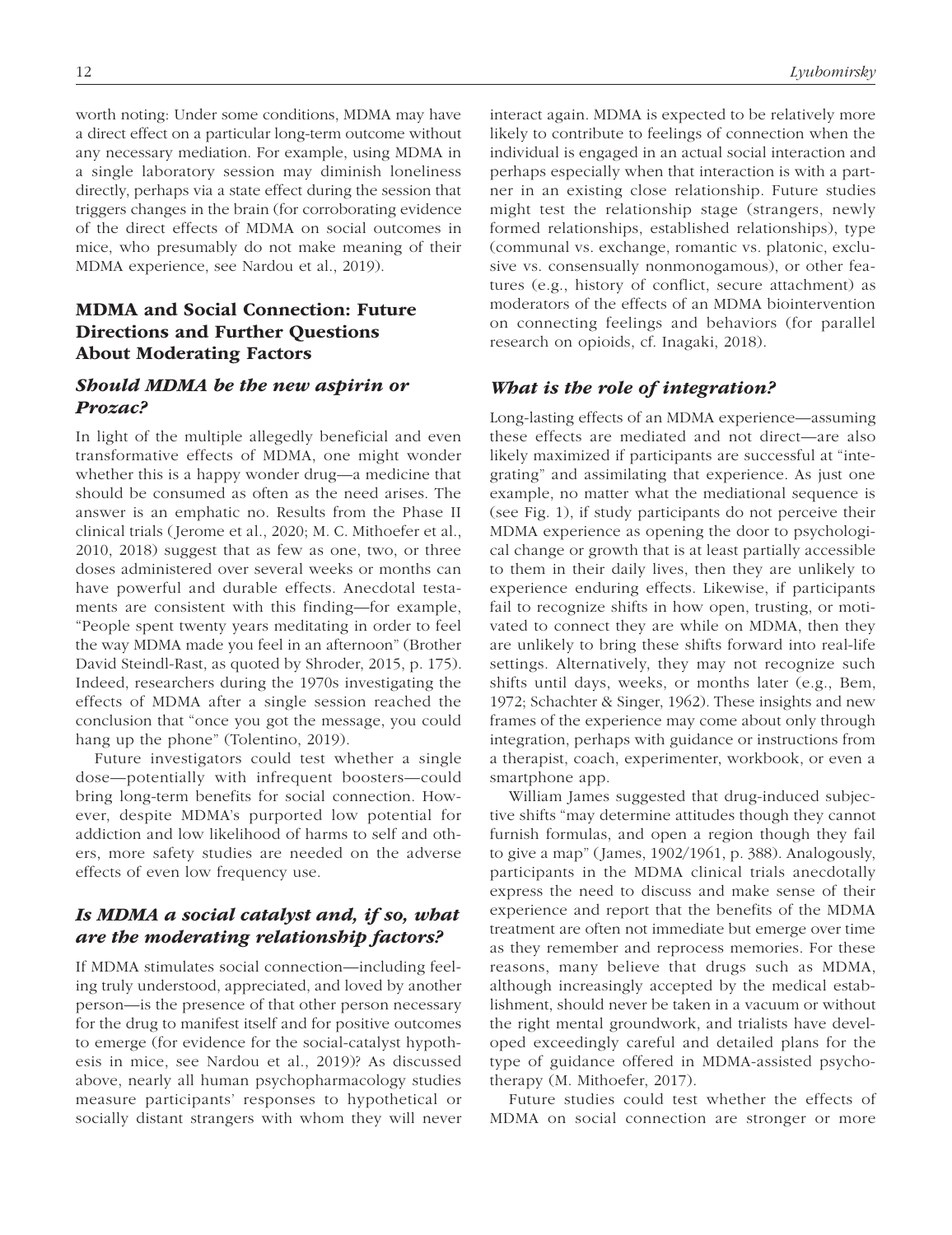enduring with versus without integration (both measured and manipulated) and with versus without a human or written guide. Because integration can be defined in different ways, investigators would need to develop their own criteria on the basis of the body of evidence to date. For example, after an MDMA-assisted session, a subgroup of participants could be asked to describe in writing any shifts they experienced in their fear and negativity, social positivity, and communication and chemistry (see discussions above), as well as how they plan to bring those experiences to bear on future social interactions (e.g., Slatcher & Pennebaker, 2006).

Notably, some individuals (e.g., those high in openness, curiosity, or self-complexity) might naturally reflect deeply on their MDMA experiences without any guidance—hence, the need to test participants' spontaneous attempts at integration as a moderator of longterm outcomes. Finally, it is worth noting that even in MDMA studies that do not deliberately introduce guided integration, the questionnaires that participants are asked to complete might serve this function anyway by directing participants' attention to their feelings, thoughts, and behaviors relevant to connection during the study sessions and during any follow-ups.

### *Who benefits the most from MDMA and under what conditions?*

The effects of MDMA on social connection and other outcomes are likely to be moderated by individualdifference variables such as personality, loneliness, and mental health, such that those with the most trouble connecting or who rarely experience deep connection might show the biggest impacts. Whether this expected finding might be due to a floor effect or to such individuals' greater receptivity to an MDMA intervention or greater motivation to connect remains an open question. (The converse is that well-functioning individuals may show ceiling effects.)

Following Cohen and colleagues' (2017) pioneering theoretical framework of social-psychological interventions, the use of MDMA to promote connection and improve people's social lives should be targeted (i.e., given to the right person), tailored (i.e., given with the right support), and timely (i.e., given at the right time and place). For reasons of efficiency and ethics, a biointervention—such as one using MDMA in one or more doses—should ideally be delivered only to individuals who will benefit from it and are most open to it.

Tailoring the biointervention would involve identifying how people's vulnerability, cultural background, socioeconomic status, or other factors might moderate their responses to it. As one example, individuals who tend to connect less deeply than others during social interactions—for example, males (Eagly et al., 2020), people with autism (Rapin & Tuchman, 2008), narcissistic individuals (Ronningstam, 2020), or members of tight cultures (Kim et al., 2008)—might show stronger effects of MDMA on social connection, perhaps because they begin at a relatively lower baseline (e.g., less selfdisclosure). Alternatively, such individuals might show weaker effects because they are relatively less motivated or less receptive to engaging socially. Finally, making the biointervention timelier may mean administering it during an opportune time period, in which people are more needful of or more open to connection (e.g., transition to college, relocation, retirement, breakup).

Future studies can establish whether the effects of MDMA are maximized only for vulnerable individuals or under difficult circumstances, as the above examples imply. Challenging that prediction, it is possible that people with relatively greater psychological resources (e.g., resilience, conscientiousness, ambition) or more opportunities for social connection may benefit from using MDMA the most, whereas vulnerable individuals may actually be harmed. Alternatively, MDMA may have an impact (e.g., boost extraverted behavior) of similar magnitude even in individuals with different starting points.

#### *Can the use of MDMA backfire?*

Because MDMA is a powerful psychoactive drug, it is critical to heed its potential physical side effects and harms (e.g., midweek "blues," drug tolerance; for mixed findings, see de Win et al., 2008; Green et al., 2012; Halpern et al., 2011; Meyer, 2013; Verheyden et al., 2003; Vizeli & Liechti, 2017). Indeed, additional safeguards are needed in human psychopharmacology research, including rigorous screening protocols (e.g., to exclude participants with medical and psychiatric contraindications). Furthermore, monitoring of cardiovascular effects throughout a study session is recommended, as well as extra vigilance and reporting of adverse events (for guidelines, see Food & Drug Administration, 2009). Moreover, just like any positive intervention, including practicing gratitude and kindness, can have unintended adverse consequences (for a review, see Fritz & Lyubomirsky, 2018), the use of MDMA to boost social connection or to improve relationships can also psychologically backfire.

For example, after a deep conversation while under the acute influence of MDMA, some participants might reach conclusions such as "I got a taste of what true connection feels like and I'll never replicate it" or "I don't deserve to feel this good." At best, in these cases, the MDMA experience will fail to have any salutary lasting effects; at worst, the thoughts can be distressing and may even strain an individual's relationship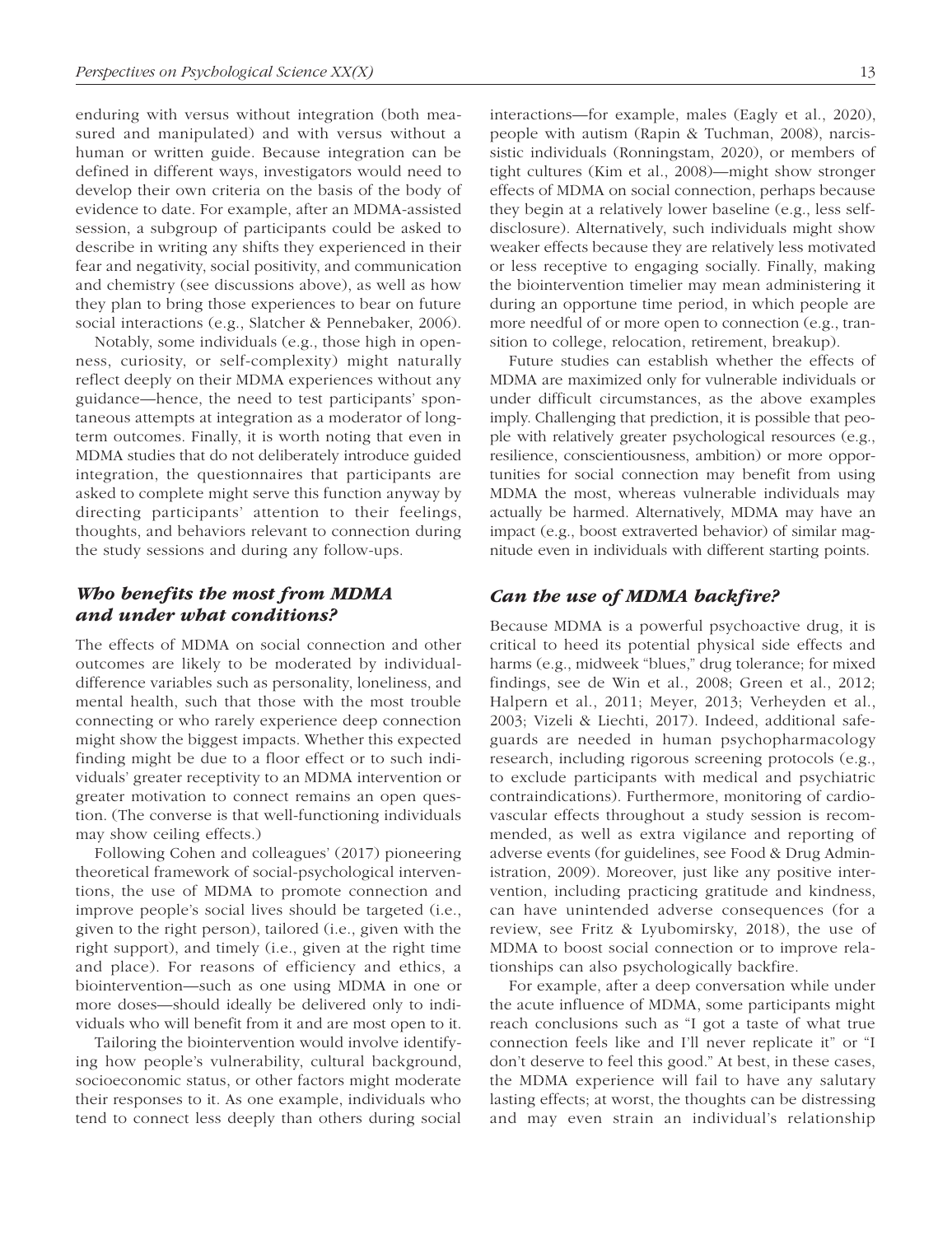self-efficacy, damage their general self-esteem, or increase, rather than lessen, loneliness. Future investigators would do well to carefully monitor such thoughts and side effects and test which baseline characteristics might be revealed as moderators. For example, individuals who are high in trait loneliness and hypervigilant for threat (Hawkley & Cacioppo, 2010) may feel worse after MDMA-assisted connection, which may reinforce their suspicions of other people's social motives ("They were nice to me only because they were on drugs") and lead them to feel even more vulnerable than before.

Likewise, individuals with low self-esteem or clinical levels of depression may feel that the MDMA-assisted connection was too good to be true and thus unrepresentative of their true selves, whereas those with insecure attachment styles might feel acutely uncomfortable after expressing intimacy to a partner during a session involving MDMA. If these characteristics are found to correlate with adverse outcomes, then MDMA biointerventions may need to be targeted (e.g., excluding certain populations) or tailored (e.g., adjusting procedures and paying special care to the subjective meaning and framing that participants draw from the MDMA session; see Walton & Wilson, 2018). Most important, both preand postsession integration with a trained experimenter or therapist may turn out to be particularly critical for vulnerable populations.

Other potential adverse effects are also worth noting. First, in rare cases, MDMA has been found to increase loneliness during the experimental sessions (perhaps because the individual is tested alone in a room; Bedi et al., 2010) and anxiety (perhaps because of its cardiovascular or sympathomimetic effects; Kirkpatrick et al., 2014). The boundary conditions for when such unpredicted effects occur would be important to uncover. Second, if using MDMA blunts reactivity to rejection, then the drug may lead to maladaptive outcomes in situations (e.g., involving bullying, discrimination, or abuse) in which rejection is an important signal that should be attended to and addressed.

Third, this article assumes that stronger social connection is always positive, but using MDMA might boost a sense of deep connection to the wrong person—for example, to an abusive partner, bigoted neighbor, or unrequited love, as well as the experimenter or guide administering the drug (on transference, see Levy & Scala, 2012). MDMA use might also potentially lead to infidelity or encourage self-disclosure to inappropriate others or at inappropriate times, thus rendering people vulnerable to regret, rejection, or loss. Finally, and most controversially, some believe that studying the long-term consequences of MDMA may be dangerous. What if researchers discover that after one or more MDMA sessions, some participants end up changing their lives—for example, decide to switch careers, join an

extremist group, or get a divorce? Will such changes ultimately benefit or harm them and, if so, who is responsible? These questions are reminiscent of the ethical challenges and potentials for harm raised by Kramer (1993) in *Listening to Prozac* about so-called cosmetic psychopharmacology, an approach that involves using antidepressant drugs to make people feel "better than well." These are all important questions to deliberate on and consider before leaping into future work.

### Other Future Research Questions About Connection and MDMA

Given the dearth of research on connection-relevant processes that are thought to influence and to be influenced by MDMA, numerous research questions remain unanswered. One such question is whether MDMA interventions might broaden—rather than narrow—people's thoughts, feelings, and behaviors (Fredrickson, 2013b). If future studies find that MDMA increases gratitude, elevation, self-regard, empathy, and self-compassion while decreasing rumination, worry, and regret, they will yield evidence consistent with the notion that MDMA gives rise to feelings of expansion and diminishes feelings of contraction (see Aron et al., 2003). Relatedly, MDMA could augment both the immediate and long-term effects of other positive interventions that serve to boost connection, such as those that instruct participants to act more extraverted or more prosocial in their daily lives, write letters of gratitude to close others, or learn how to practice loving-kindness meditation (see Fredrickson et al., 2008; Layous & Lyubomirsky, 2014; Margolis & Lyubomirsky, 2020).

In MDMA interventions investigating connection, including objective or observer-rated measures of constructs associated with or demonstrating connection would be highly valuable. For example, investigators could measure or code social interactions or conversations for synchronization of speech (for evidence with *d*-amphetamine and LSD, see Natale et al., 1979), behavioral synchrony (Vacharkulksemsuk & Fredrickson, 2012), neural synchrony (Stephens et al., 2010), auditory convergence (Reece, 2020), conversation gaps (Templeton et al., 2019), language-style matching (Ireland et al., 2011), eye gaze, Duchenne smiles, and positivity resonance (Otero et al., 2020).

### Beyond MDMA and Connection: Promising Research Areas for Psychedelic Social Psychology

Although much exciting research and theory on the psychology of MDMA has already been conducted, this work is just beginning. One researcher described the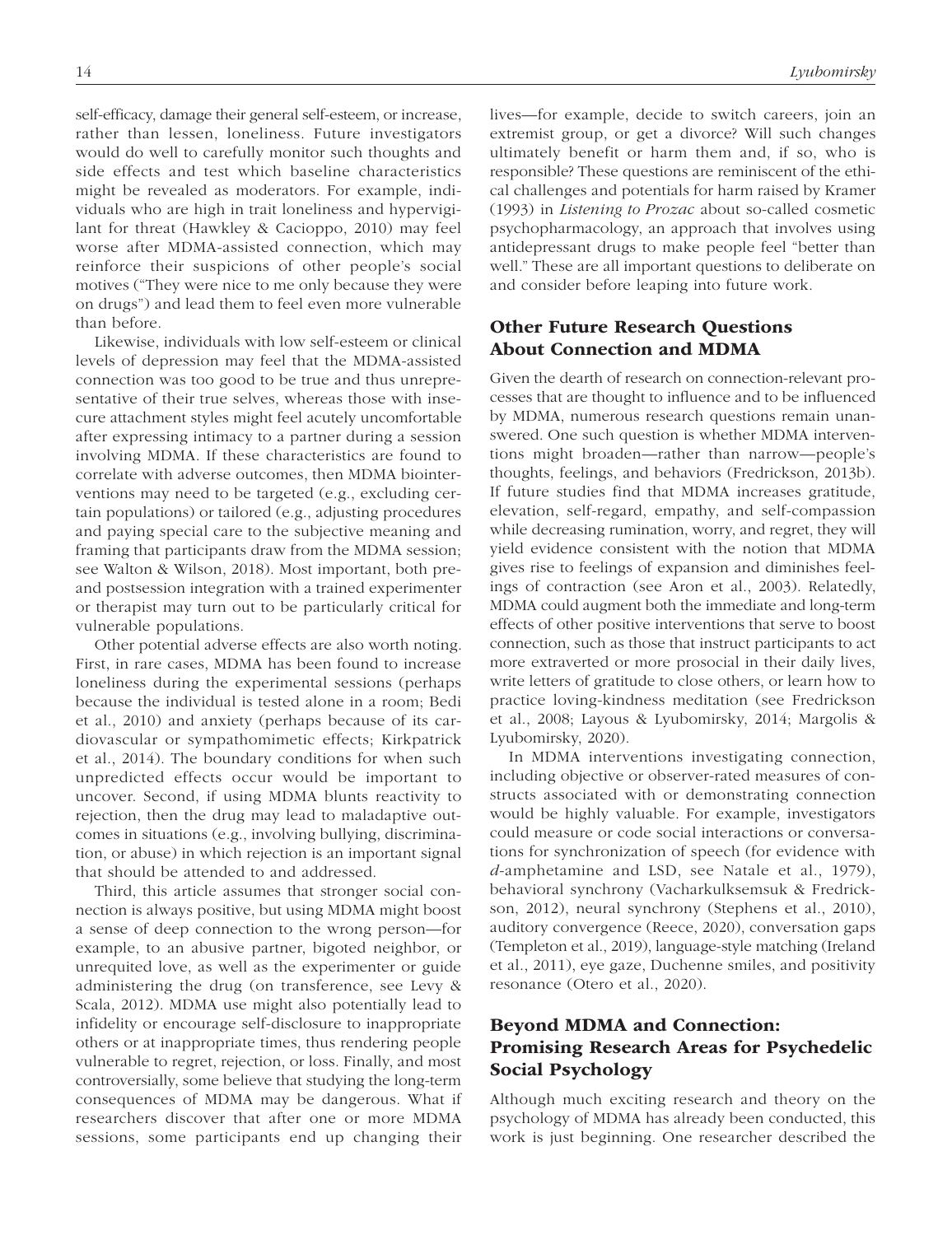| Creativity                                 | Stress and coping                   |
|--------------------------------------------|-------------------------------------|
| Self                                       | Interpersonal relationships         |
| Intergroup conflict                        | Attitude polarization               |
| Prejudice and stereotyping                 | Judgment and decision-making        |
| Aggression                                 | Negotiation and conflict management |
| Rumination and worry                       | Mindfulness and meditation          |
| Emotion regulation                         | Spirituality                        |
| Physical health and health behavior change | Autobiographical memory             |
| Mental health                              | Habit formation                     |
|                                            | Attribution                         |

Table 1. Topics in Social Psychology Promising for Psychedelic Science

current state of knowledge about psychedelics this way: "Think crayon drawing, rather than oil painting" (Shroder, 2015, p. 248). Filling in the gaps—and expanding the margins—requires creativity and vision. Yet social psychology is such a wide and fascinating field, I expect an avalanche of ideas for relevant research questions and paradigms to emerge. In his best-selling textbook, Myers (2013) defines social psychology as "the scientific study of how people think about, influence, and relate to one another" (p. 4). This definition highlights the relevance of MDMA and other psychoactive substances—which operate in large part by affecting how users think, influence, and relate—to the topics at the center of social-psychological science.

Table 1 shows a list of topics that are promising as starting points for discovery in bringing to bear psychedelic science. That is, psychoactive drugs—which include not only psychedelics but substances such as cocaine, alcohol, and caffeine—have potential for illuminating these processes and constructs. An obvious case in point is prejudice and intergroup conflict. At a time of great antagonism, partisanship, and bigotry both in the United States and globally, one would be hardpressed to find a more important research endeavor than elucidating the mechanisms that generate empathy, openness, trust, connectedness, and compassion toward people who are different in viewpoint, gender, ethnicity, culture, or class. Because of their properties of forging a sense of oneness and connection, including others in the sense of self, and thinking outside the box, substances such as MDMA, psilocybin, and LSD have the potential to reduce prejudice, stereotyping, attitude polarization, and intergroup conflict when used with individuals or groups brought together in laboratory or field settings, or perhaps even when individuals are simply prompted to think about out-group members (for preliminary effects of MDMA and psilocybin on moderating authoritarianism, see de Wit et al., 2021; Lyons & Carhart-Harris, 2018; however, on oxytocin's effects on in-group favoritism, see De Dreu, 2012).

As another example, psychedelic substances such as psilocybin have been shown to foster ego dissolution, a fascinating process that may illuminate the concept of the self (e.g., Griffiths et al., 2008; Holze et al., 2020; Lebedev et al., 2015; Smigielski et al., 2019; for a review, see Taves, 2020,). After all, what better way to study a phenomenon (like one's identity) up close than when it is essentially dismantled and temporarily disassembled before one's eyes. Such observations could unpack which layers of the self are experienced as "dissolving" (or perhaps expanding; see Aron et al., 2003)—for example, the bodily self, the cognitive self, the social self—and which are critical to a range of phenomena, such as sexual behavior, person perception, empathy, emotion regulation, and interoceptive processing (e.g., Palmer & Tsakiris, 2018; see Lester, 2015).

Furthermore, when the boundaries between the self and the outside world (or other people) fall away, a variety of experiences studied by social psychologists may follow—for example, transcendence and awe, unity and compassion for all humans (and all organisms), unconcern with mortality, and an expanded sense of self. Inducing these difficult-to-bottle experiences with a dose of psychedelics in a sample of participants—and then assessing them with both self-report, behavioral, and biological measures—may thus advance our understanding into the processes that drive them, as well as their antecedents and consequences.

As described above, completed and in-progress clinical trials are testing the efficacy of several different psychedelics in alleviating a range of mental-health conditions. The focus on severe psychiatric disorders is not surprising because regulatory agencies are typically tasked with protecting public health and overseeing trials to treat disability and illness. However, psychedelic drugs hold great promise in contributing to physical health and well-being in individuals with no diagnosable disorders. Hence, tests of how LSD might boost creativity or relieve daily stress or how psilocybin might prompt people to practice healthy habits would be valuable to both scientists and laypeople.

Finally, although the focus of this article is on socialpsychological constructs, personality psychology also stands to benefit from research with psychoactive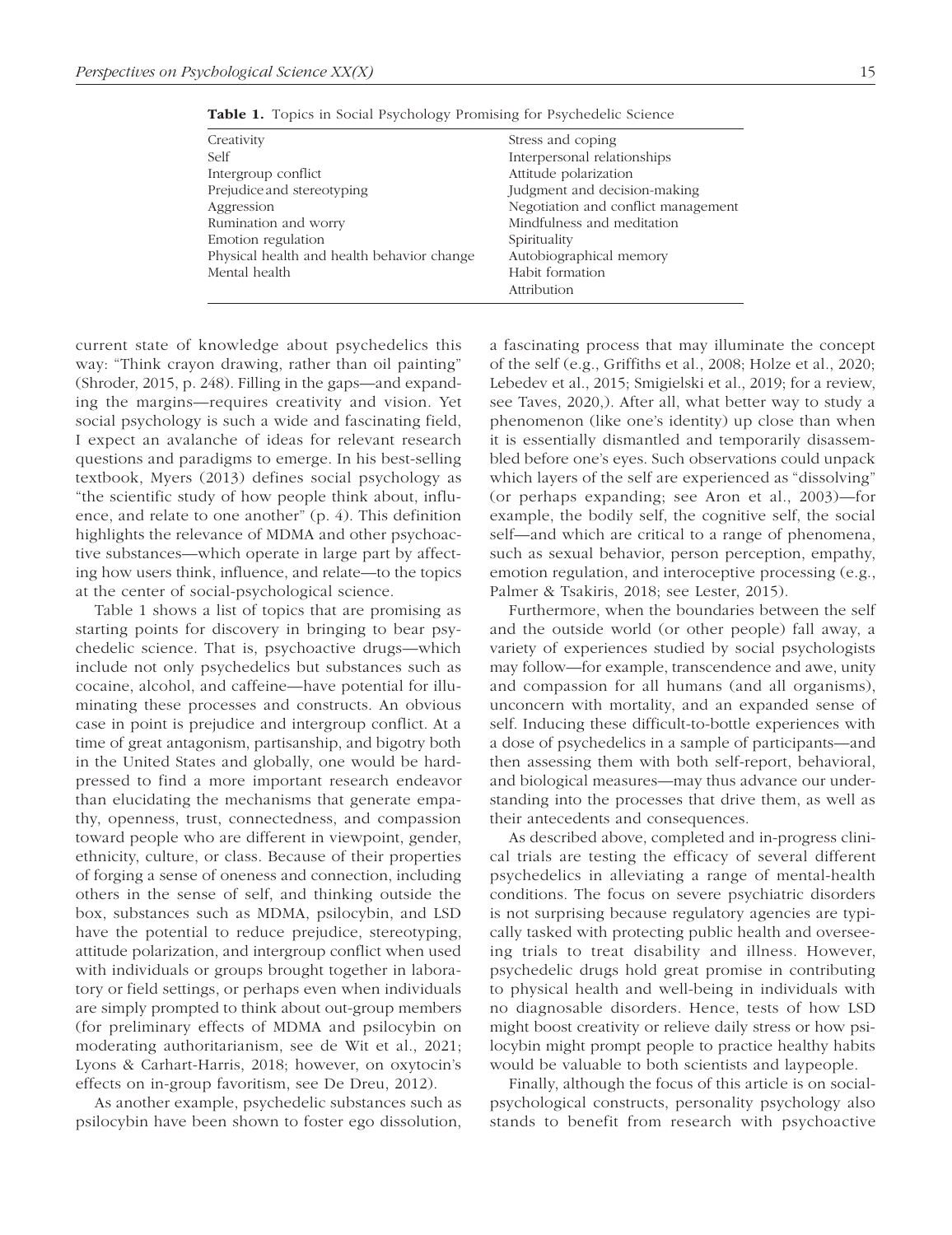drugs. Previous studies have already shown that psychedelics could potentially affect the Big Five traits, lending further support to the notion that these substances can have long-term impacts on social life. For example, ingesting psilocybin had a positive and lasting effect on the personality (primarily openness) of most participants a year later (MacLean et al., 2011), as well as on extraversion and neuroticism 3 months later (Erritzoe et al., 2018; on the effects of LSD on openness, see also Lebedev et al., 2016,), and ingesting MDMA increased openness (Schmid et al., 2014) and lowered neuroticism (Wagner et al., 2017). In light of the relative stability of personality (Damian et al., 2019), these results are striking and warrant further research, both to replicate and to analyze other personality dimensions. For example, would an MDMA biointervention reduce narcissism (because it fosters partner responsiveness) or, alternatively, increase it (because it prompts people to think and talk more about themselves)? Would an MDMA intervention, by extinguishing anxiety responses to potential perceived threats and insecurities, reduce neuroticism? And, if scientists can truly change personality with drugs, then what are the implications for what it even means to have a personality—how to understand it, measure it, and identify its biopsychosocial roots (cf. Kramer, 1993)?

### Conclusion

Psychedelic social psychology is an exciting new frontier, and I hope that its fruits are as illuminating for scientists and valuable for laypeople as psychedelic medicine has shown to be to date. I believe that social psychologists have much to gain by incorporating psychoactive drugs into their research programs. I have used MDMA as an example because of its track record both as a window into what underlies feeling connected, loved, and understood and as a potential catalyst of social connection in everyone, but especially in those with social obstacles or deficits. More broadly, however, the research and thinking outlined in this article highlights how human psychopharmacological methods can serve as a useful approach for understanding how commonly studied social-psychological processes—for example, connectedness or creativity or stress—are influenced and revealed by psychoactive drugs. Another promising frontier entails designing and conducting biointerventions, which apply a biotechnology (such as LSD or MDMA) to alter—and thus elucidate—people's psychological machinery (i.e., their sense of connection or their self/identity) with the aim of improving people's lives (Earp & Savulescu, 2020).

I submit that substances such as MDMA—and its psychedelic cousins—may well be reflecting the zeitgeist of this moment, in part because they fit with both collectivist and individualist ideals. First, at a time when because of both desire and necessity more and more people are moving toward digital interactions and away from inperson and intimate contact (e.g., Julian, 2018; Twenge, 2017), many in today's society are arguably hungry for deep face-to-face social connection—something that MDMA and classic psychedelic compounds are positioned to foster. Second, MDMA experiences are both hedonic and eudaimonic. They offer pleasure—a pleasant state suffused with positive emotion, the delight of viewing beauty, and the pleasure of touch. Yet their defining characteristic is eudaimonic, leading users to feel loving, connected, empathetic, grateful, and in flow. MDMA is also in tune with the present day because under its influence, people feel not only connected and interdependent but also authentic, self-aware, and innerdirected. A guide or therapist can support the individual in preparing for and processing the experience, but the experience is self-generated, and only the individual knows where to go (Doblin, 2020). Thus, the time is ripe to harness the potential of psychedelic and related substances to elucidate unmapped terrain about constructs of interest to social psychologists and, at long last, to fully accept psychedelics into mainstream science and get past their association with "turning on, tuning in, and dropping out" (Leary & Clark, 1967).

#### Transparency

*Action Editor:* June Gruber *Editor:* Laura A. King

*Declaration of Conflicting Interests*

The author(s) declared that there were no conflicts of interest with respect to the authorship or the publication of this article.

#### ORCID iD

Sonja Lyubomirsky D <https://orcid.org/0000-0003-0727-5595>

#### Acknowledgments

I am extremely grateful to (in alphabetical order) Veronica Benet-Martinez, Tal Ben-Shahar, Steve Cole, Eleanor Collier, Yrian Derreumaux, Harriet de Wit, Jake Elder, Howard Friedman, Carl Hart, John Jost, Michal Kosinski, Seth Margolis, Michael Morris, Dan Ozer, Annie Regan, Harry Reis, Aaron Seitz, and Eddie Zagha for their valuable and thoughtful comments on prior versions of the manuscript and to Chuck Raison, David Funder, Khaleel Razak, Josh Wooley, Jason Luoma, Anne Wagner, Paul Ryder, and Charles Grob, as well as members of the Lyubomirsky Positive Activities and Well-Being Lab and the UC Riverside Social/Personality Brown Bag, for contributing their insights and ideas.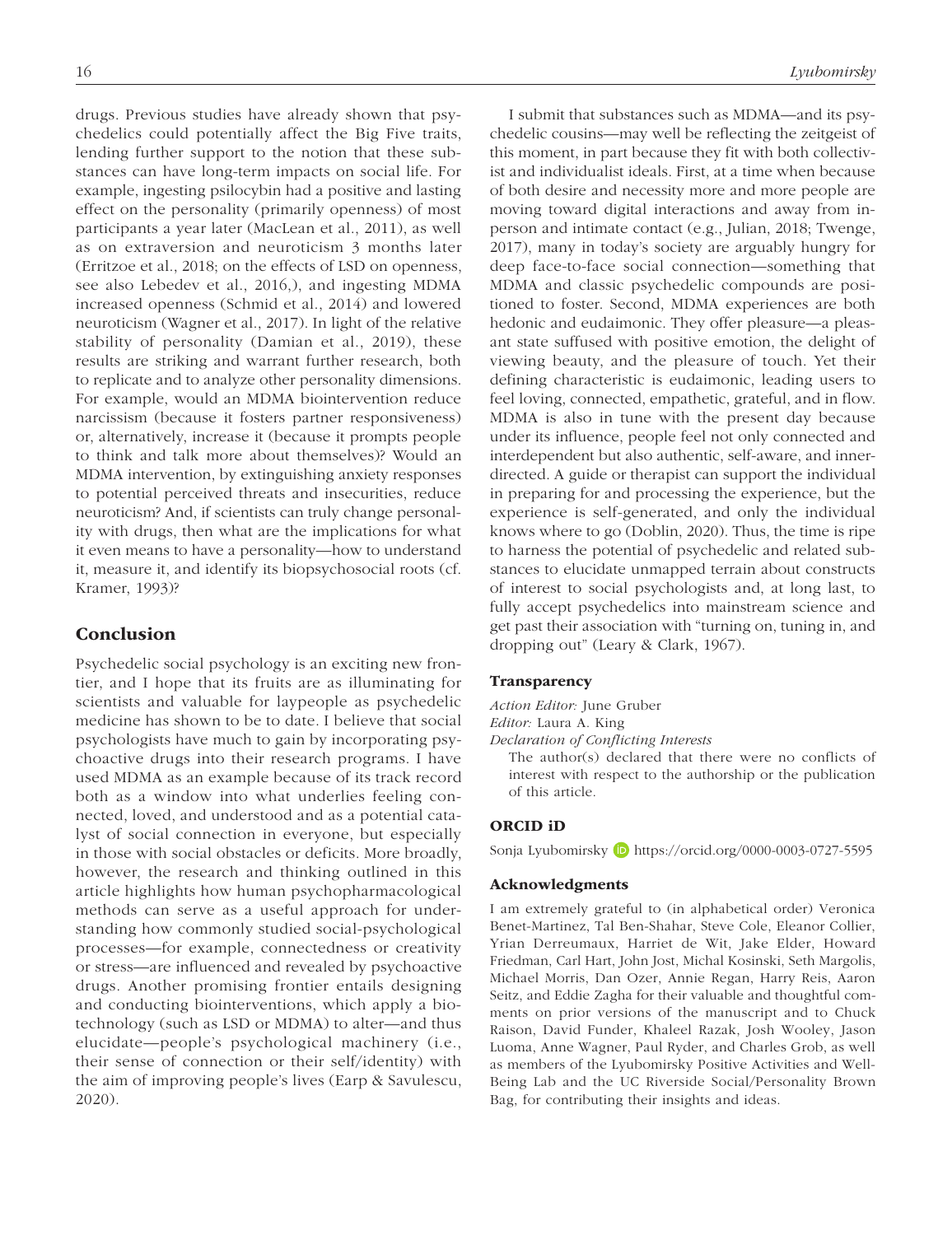#### **Notes**

1. Although the subjective perception of being connected is theoretically distinct from objective social connections (such as number of friends or frequency of social contact), the two constructs are correlated and both predict well-being (e.g., Cacioppo et al., 2008; Kahneman et al., 2004; Mehl et al., 2010; Sun et al., 2020).

2. Work with animal models is also revealing, showing, for example, that MDMA lowers aggression and increases prosocial behavior in rats and promotes adjacent lying or "cuddling" in both rats (for a review, see Kamilar-Britt & Bedi, 2015) and octopuses (Edsinger & Dölen, 2018).

3. Many human psychopharmacology studies, for safety reasons, are conducted with individuals who have prior experience with the substance. Although this approach reduces the risk of unexpected adverse reactions, it increases the possibility of expectancy effects.

#### References

- Alter, A. (2018). *Irresistible: The rise of addictive technology and the business of keeping us hooked*. Penguin Press.
- Aron, A., Aron, E. N., & Norman, C. (2003). Self-expansion model of motivation and cognition in close relationships and beyond. In G. J. O. Fletcher & M. S. Clark (Eds.), *Blackwell handbook of social psychology: Interpersonal processes*. Blackwell Publishing.
- Baggott, M. J., Coyle, J. R., Siegrist, J. D., Garrison, K. J., Galloway, G. P., & Mendelson, J. E. (2016). Effects of 3,4-methylenedioxymethamphetamine on socioemotional feelings, authenticity, and autobiographical disclosure in healthy volunteers in a controlled setting. *Journal of Psychopharmacology*, *30*(4), 378–387. [https://doi.org/](https://doi.org/10.1177/0269881115626348) [10.1177/0269881115626348](https://doi.org/10.1177/0269881115626348)
- Barreto, M., Victor, C., Hammond, C., Eccles, A., Richins, M. T., & Qualter, P. (2021). Loneliness around the world: Age, gender, and cultural differences in loneliness. *Personality and Individual Differences*, *169*, Article 110066. [https://](https://doi.org/10.1016/j.paid.2020.110066) [doi.org/10.1016/j.paid.2020.110066](https://doi.org/10.1016/j.paid.2020.110066)
- Baumeister, R. F., & Leary, M. R. (1995). The need to belong: Desire for interpersonal attachments as a fundamental human motivation. *Psychological Bulletin*, *117*(3), 497– 529. <https://doi.org/10.1037/0033-2909.117.3.497>
- Bedi, G., Hyman, D., & de Wit, H. (2010). Is ecstasy an "empathogen"? Effects of ±3,4-methylenedioxymethamphetamine on prosocial feelings and identification of emotional states in others. *Biological Psychiatry*, *68*(12), 1134–1140. <https://doi.org/10.1016/j.biopsych.2010.08.003>
- Bedi, G., Phan, K. L., Angstadt, M., & de Wit, H. (2009). Effects of MDMA on sociability and neural response to social threat and social reward. *Psychopharmacology*, *207*(1), 73–83. <https://doi.org/10.1007/s00213-009-1635-z>
- Beidel, D. C., Alfano, C. A., Kofler, M. J., & Rao, P. A. (2014). The impact of social skills training for social anxiety disorder: A randomized controlled trial. *Journal of Anxiety Disorders*, *28*(8), 908–918. [https://doi.org/10.1016/j.janx](https://doi.org/10.1016/j.janxdis.2014.09.016) [dis.2014.09.016](https://doi.org/10.1016/j.janxdis.2014.09.016)
- Bem, D. J. (1972). Self-perception theory. In L. Berkowitz (Ed.), *Advances in experimental social psychology* (Vol. 6, pp.1–62). Academic Press.
- Benzenhöfer, U., & Passie, T. (2010). Rediscovering MDMA (ecstasy): The role of the American chemist Alexander T. Shulgin. *Addiction*, *105*, 1355–1361. [https://doi.org/](https://doi.org/10.1111/j.1360-0443.2010.02948.x) [10.1111/j.1360-0443.2010.02948.x](https://doi.org/10.1111/j.1360-0443.2010.02948.x)
- Bershad, A. K., Mayo, L. M., Van Hedger, K., McGlone, F., Walker, S. C., & de Wit, H. (2019). Effects of MDMA on attention to positive social cues and pleasantness of affective touch. *Neuropsychopharmacology*, *44*(10), 1698– 1705. <https://doi.org/10.1038/s41386-019-0402-z>
- Bershad, A. K., Miller, M. A., Baggott, M. J., & de Wit, H. (2016). The effects of MDMA on socio-emotional processing: Does MDMA differ from other stimulants? *Journal of Psychopharmacology*, *30*(12), 1248–1258. [https://doi.](https://doi.org/10.1177/0269881116663120) [org/10.1177/0269881116663120](https://doi.org/10.1177/0269881116663120)
- Breines, J. G., & Chen, S. (2012). Self-compassion increases self-improvement motivation. *Personality and Social Psychology Bulletin*, *38*, 1133–1143. [https://doi.org/10](https://doi.org/10.1177/0146167212445599) [.1177/0146167212445599](https://doi.org/10.1177/0146167212445599)
- Cacioppo, J. T., & Cacioppo, S. (2018). Loneliness in the modern age: An evolutionary theory of loneliness (ETL). In J. M. Olson (Ed.), *Advances in experimental social psychology* (Vol. 58, pp. 127–197). Academic Press. [https://](https://doi.org/10.1016/bs.aesp.2018.03.003) [doi.org/10.1016/bs.aesp.2018.03.003](https://doi.org/10.1016/bs.aesp.2018.03.003)
- Cacioppo, J. T., Hawkley, L. C., Kalil, A., Hughes, M. E., Waite, L., & Thisted, R. A. (2008). *Happiness and the invisible threads of social connection: The Chicago Health, Aging, and Social Relations Study*. Guilford Press.
- Cacioppo, J. T., & Patrick, W. (2009). *Loneliness: Human nature and the need for social connection*. W. W. Norton & Company.
- Carhart-Harris, R. L., Bolstridge, M., Rucker, J., Day, C. M. J., Erritzoe, D., Kaelen, M., Bloomfield, M., Richard, J. A., Forbes, B., Feilding, A., Taylor, D., Pilling, S., Curran, V. H., & Nutt, D. J. (2016). Psilocybin with psychological support for treatment resistant depression: An open-label feasibility study. *The Lancet Psychiatry*, *3*(7), 619–627. [https://doi.org/10.1016/S2215-0366\(16\)30065-7](https://doi.org/10.1016/S2215-0366(16)30065-7)
- Carhart-Harris, R. L., Murphy, K., Leech, R., Erritzoe, D., Wall, M. B., Ferguson, B., Williams, L. T., Roseman, L., Brugger, S., De Meer, I., Tanner, M., Tyacke, R., Wolff, K., Sethi, A., Bloomfield, M. A., Williams, T. M., Bolstridge, M., Stewart, L., Morgan, C., . . . Nutt, D. J. (2015). The effects of acutely administered 3,4-methylenedioxymethamphetamine on spontaneous brain function in healthy volunteers measured with arterial spin labeling and blood oxygen level–dependent resting state functional connectivity. *Biological Psychiatry*, *78*(8), 554–562. [https://doi](https://doi.org/10.1016/j.biopsych.2013.12.015) [.org/10.1016/j.biopsych.2013.12.015](https://doi.org/10.1016/j.biopsych.2013.12.015)
- Carstensen, L. L., Isaacowitz, D. M., & Charles, S. T. (1999). Taking time seriously: A theory of socioemotional selectivity. *American Psychologist*, *54*, 165–181. [https://doi](https://doi.org/10.1037/0003-066X.54.3.165) [.org/10.1037/0003-066X.54.3.165](https://doi.org/10.1037/0003-066X.54.3.165)
- Cigna. (2018). *Cigna U.S. Loneliness Index: Survey of 20,000 Americans examining behaviors driving loneliness in the*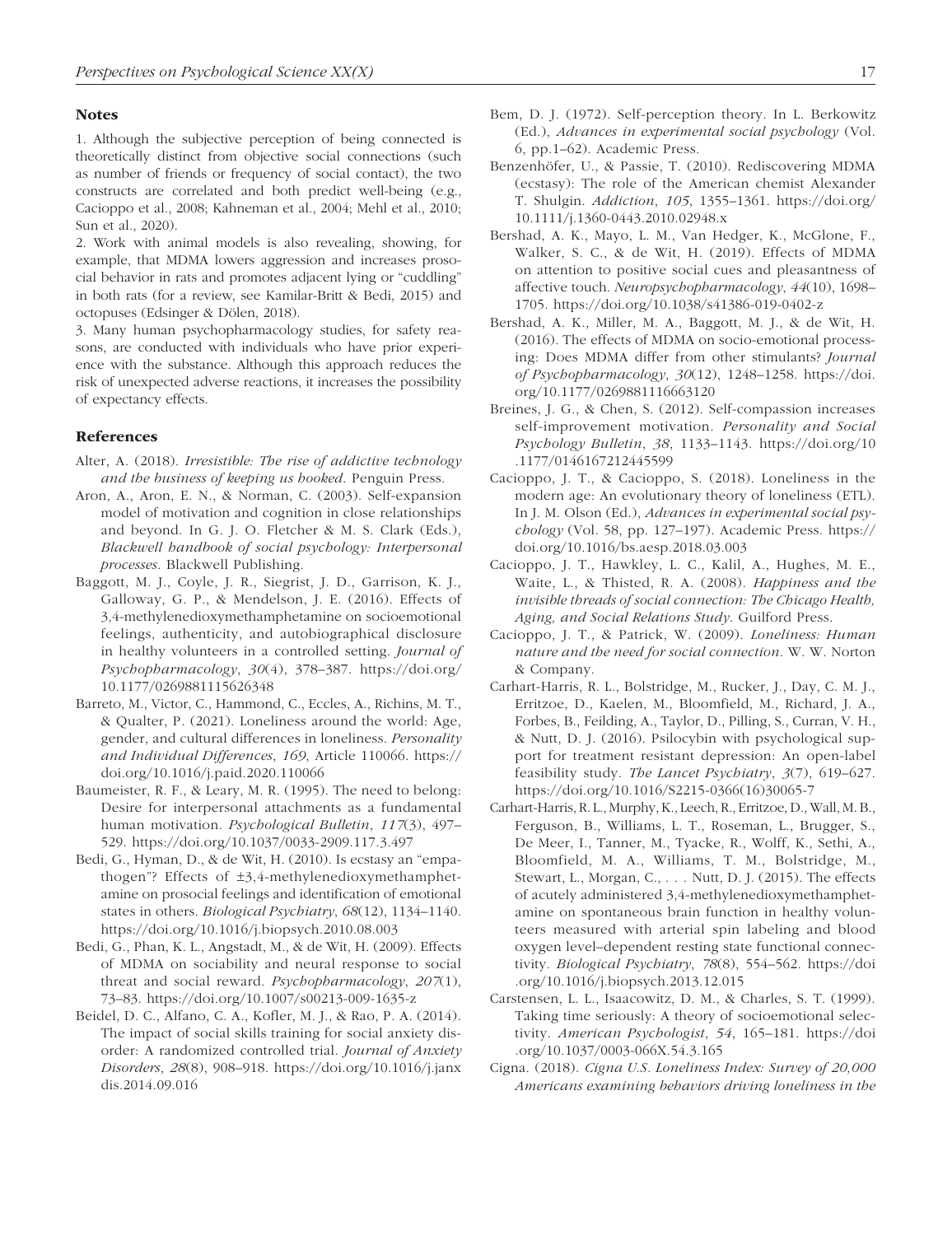*United States*. [https://www.cigna.com/static/www-cigna](https://www.cigna.com/static/www-cigna-com/docs/about-us/newsroom/studies-and-reports/combatting-loneliness/loneliness-survey-2018-full-report.pdf)[com/docs/about-us/newsroom/studies-and-reports/com](https://www.cigna.com/static/www-cigna-com/docs/about-us/newsroom/studies-and-reports/combatting-loneliness/loneliness-survey-2018-full-report.pdf) [batting-loneliness/loneliness-survey-2018-full-report.pdf](https://www.cigna.com/static/www-cigna-com/docs/about-us/newsroom/studies-and-reports/combatting-loneliness/loneliness-survey-2018-full-report.pdf).

- Cohen, G. L., Garcia, J., & Goyer, J. P. (2017). Turning point: Targeted, tailored, and timely psychological intervention. In A. Elliot, C. Dweck, & D. Yeager (Eds.), *Handbook of competence and motivation* (2nd ed., pp. 657–686). Guilford Press.
- Collier, E., & Hughes, B. (2020). *What should you do to connect today? Predicting daily self-disclosure outcomes using recursive partitioning* [Unpublished manuscript]. Department of Psychology, University of California, Riverside.
- Costa, P. T., & McCrae, R. R. (1992). *NEO PI-R professional manual*. Psychological Assessment Resources.
- Csikszentmihalyi, M. (1990). *Flow: The psychology of optimal experience*. Harper & Row.
- Damian, R. I., Spengler, M., Sutu, A., & Roberts, B. W. (2019). Sixteen going on sixty-six: A longitudinal study of personality stability and change across 50 years. *Journal of Personality and Social Psychology*, *117*(3), 674–695. <https://doi.org/10.1037/pspp0000210>
- Danforth, A. L., Grob, C. S., Struble, C., Feduccia, A. A., Walker, N., Jerome, L., Yazar-Klosinski, B., & Emerson, A. (2018). Reduction in social anxiety after MDMAassisted psychotherapy with autistic adults: A randomized, double-blind, placebo-controlled pilot study. *Psychopharmacology*, *235*(11), 3137–3148. [https://doi](https://doi.org/10.1007/s00213-018-5010-9) [.org/10.1007/s00213-018-5010-9](https://doi.org/10.1007/s00213-018-5010-9)
- Danforth, A. L., Struble, C. M., Yazar-Klosinski, B., & Grob, C. S. (2016). MDMA-assisted therapy: A new treatment model for social anxiety in autistic adults. *Progress in Neuro-Psychopharmacology and Biological Psychiatry*, *64*, 237–249.<https://doi.org/10.1016/j.pnpbp.2015.03.011>
- De Boer, C. (2020, July 1). *A multi-site study of MDMAassisted psychotherapy for eating disorders* (Identification No. NCT04454684). [https://clinicaltrials.gov/ct2/show/](https://clinicaltrials.gov/ct2/show/NCT04454684) [NCT04454684](https://clinicaltrials.gov/ct2/show/NCT04454684)
- De Dreu, C. K. W. (2012). Oxytocin moderates cooperation within and competition between groups: An integrative review and research agenda. *Hormones and Behavior*, *61*(3), 419–428.<https://doi.org/10.1016/j.yhbeh.2011.12.009>
- Degenhardt, L., Bruno, R., & Topp, L. (2010). Is ecstasy a drug of dependence? *Drug and Alcohol Dependence*, *107*, 1–10. <https://doi.org/10.1016/j.drugalcdep.2009.09.009>
- de Win, M. M. L., Jager, G., Booij, J., Reneman, L., Schilt, T., Lavini, C., Olabarriaga, S. D., den Heeten, G. J., & van den Brink, W. (2008). Sustained effects of ecstasy on the human brain: A prospective neuroimaging study in novel users. *Brain*, *131*(11), 2936–2945. [https://doi](https://doi.org/10.1093/brain/awn255) [.org/10.1093/brain/awn255](https://doi.org/10.1093/brain/awn255)
- de Wit, H., Bershad, A. K., Hutchison, W., & Bremmer, M. (2021). Can MDMA change sociopolitical values? Insights from a research participant. *Biological Psychiatry*, *89*(11), 61–62. <https://doi.org/10.1016/j.biopsych.2021.01.016>
- Dezecache, G., Frith, C. D., & Deroy, O. (2020). Pandemics and the great evolutionary mismatch. *Current Biology*, *30*(10), R417–R419.<https://doi.org/10.1016/j.cub.2020.04.010>
- Doblin, R. (2020, September 10–13). *MDMA-assisted psychotherapy for PTSD: To phase 3 and beyond* [Paper presentation]. Psych Congress Elevate: 2020 Virtual Experience.
- Dweck, C. S. (2008). *Mindset: The new psychology of success*. Random House.
- Eagly, A. H., Nater, C., Miller, D. I., Kaufmann, M., & Sczesny, S. (2020). Gender stereotypes have changed: A cross-temporal meta-analysis of U.S. public opinion polls from 1946 to 2018. *American Psychologist*, *75*(3), 301–315. [https://doi](https://doi.org/10.1037/amp0000494) [.org/10.1037/amp0000494](https://doi.org/10.1037/amp0000494)
- Earp, B. D., & Savulescu, J. (2020). *Love drugs: The chemical future of relationships*. Redwood Press.
- Edsinger, E., & Dölen, G. (2018). A conserved role for serotonergic neurotransmission in mediating social behavior in octopus. *Current Biology*, *28*(19), 3136–3142. doi .org/10.1016/j.cub.2018.07.061
- Ellsworth, P. C. (2013). Appraisal theory: Old and new questions. *Emotion Review*, *5*, 119–124. [https://doi.org/10.1177/](https://doi.org/10.1177/1754073912463617) [1754073912463617](https://doi.org/10.1177/1754073912463617)
- Erritzoe, D., Roseman, L., Nour, M. M., MacLean, K., Kaelen, M., Nutt, D. J., & Carhart-Harris, R. L. (2018). Effects of psilocybin therapy on personality structure. *Acta Psychiatrica Scandinavica*, *138*(5), 368–378. [https://doi.org/10.1111/](https://doi.org/10.1111/acps.12904) [acps.12904](https://doi.org/10.1111/acps.12904)
- Feduccia, A. A., & Mithoefer, M. C. (2018). MDMA-assisted psychotherapy for PTSD: Are memory reconsolidation and fear extinction underlying mechanisms? *Progress in Neuro-Psychopharmacology & Biological Psychiatry*, *84*, 221–228. <https://doi.org/10.1016/j.pnpbp.2018.03.003>
- Feilding, A. (2019, December 28). The new year is prime time for unnecessary drug-related deaths legalizing MDMA could stop them. *The Independent*. [https://www.inde](https://www.independent.co.uk/voices/new-year-eve-party-drugs-mdma-overdose-alcohol-a9262601.html) [pendent.co.uk/voices/new-year-eve-party-drugs-mdma](https://www.independent.co.uk/voices/new-year-eve-party-drugs-mdma-overdose-alcohol-a9262601.html)[overdose-alcohol-a9262601.html](https://www.independent.co.uk/voices/new-year-eve-party-drugs-mdma-overdose-alcohol-a9262601.html)
- Finkel, E. J. (2017). *The all-or-nothing marriage: How the best marriages work*. Dutton.
- Food and Drug Administration. (2009). *Adverse event reporting to IRBs Improving human subject protection*. U.S. Department of Health and Human Services. [https://www](https://www.fda.gov/regulatory-information/search-fda-guidance-documents/adverse-event-reporting-irbs-improving-human-subject-protection) [.fda.gov/regulatory-information/search-fda-guidance-doc](https://www.fda.gov/regulatory-information/search-fda-guidance-documents/adverse-event-reporting-irbs-improving-human-subject-protection) [uments/adverse-event-reporting-irbs-improving-human](https://www.fda.gov/regulatory-information/search-fda-guidance-documents/adverse-event-reporting-irbs-improving-human-subject-protection)[subject-protection](https://www.fda.gov/regulatory-information/search-fda-guidance-documents/adverse-event-reporting-irbs-improving-human-subject-protection)
- Fredrickson, B. L. (2013a). *Love 2.0: How our supreme emotion affects everything we think, feel, do, and become*. Avery.
- Fredrickson, B. L. (2013b). Positive emotions broaden and build. *Advances in Experimental Social Psychology*, *47*, 1– 53. <https://doi.org/10.1016/B978-0-12-407236-7.00001-2>
- Fredrickson, B. L., Cohn, M. A., Coffey, K. A., Pek, J., & Finkel, S. M. (2008). Open hearts build lives: Positive emotions, induced through loving-kindness meditation, build consequential personal resources. *Journal of Personality and Social Psychology*, *95*, 1045–1062. [https://](https://doi.org/10.1037/a0013262) [doi.org/10.1037/a0013262](https://doi.org/10.1037/a0013262)
- Fritz, M. M., & Lyubomirsky, S. (2018). Whither happiness? When, how, and why might positive activities undermine well-being. In J. P. Forgas & R. F. Baumeister (Eds.), *The social psychology of living well* (pp. 101–115). Psychology Press.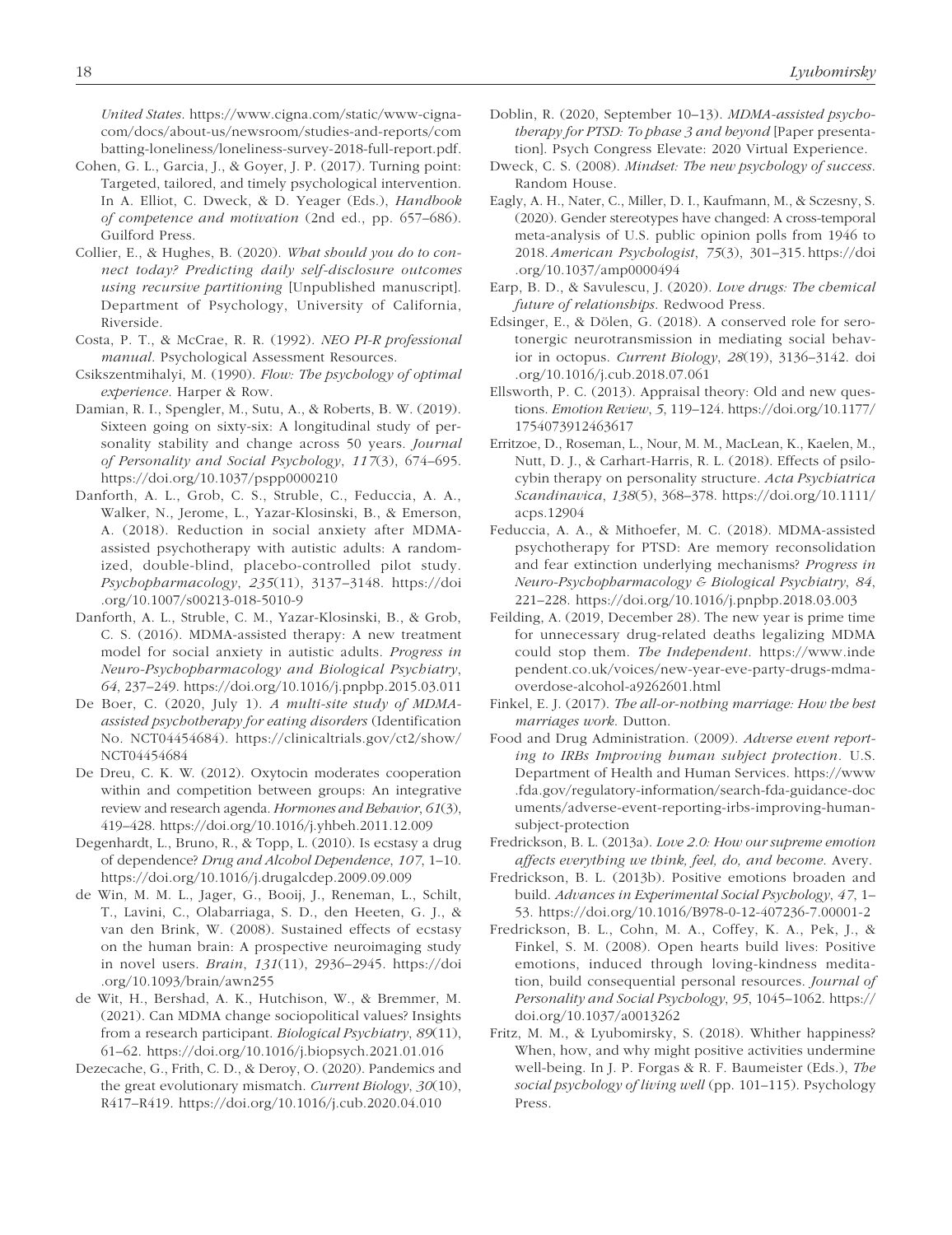- Fritz, M. M., Margolis, S., Revord, J. C., Kellerman, G. R., Nieminen, L. R. G., Reece, A., & Lyubomirsky, S. (2020). *Examining the social in the prosocial: Episode-level features of social interactions and kind acts predict social connection and well-being* [Manuscript submitted for publication]. Department of Psychology, University of California, Riverside
- Frye, C. G., Wardle, M. C., Norman, G. J., & de Wit, H. (2014). MDMA decreases the effects of simulated social rejection. *Pharmacology Biochemistry and Behavior*, *117*, 1–6. <https://doi.org/10.1016/j.pbb.2013.11.030>
- Gamma, A., Buck, A., Berthold, T., Hell, D., & Vollenweider, F. X. (2000). 3,4-Methylenedioxymethamphetamine (MDMA) modulates cortical and limbic brain activity as measured by  $[H_2^{15}O]$ -PET in healthy humans. *Neuropsychopharmacology*, *23*(4), 388–395. [https://doi.org/](https://doi.org/10.1016/S0893-133X(00)00130-5) [10.1016/S0893-133X\(00\)00130-5](https://doi.org/10.1016/S0893-133X(00)00130-5)
- Gasser, P., Holstein, D., Michel, Y., Doblin, R., Yazar-Klosinski, B., Passie, T., & Brenneisen, R. (2014). Safety and efficacy of lysergic acid diethylamide-assisted psychotherapy for anxiety associated with life-threatening diseases. *Journal of Nervous and Mental Disease*, *202*, 513–520.<https://doi.org/10.1097/NMD.0000000000000113>
- Gouzoulis-Mayfrank, E., Hermle, L., Kovar, K. A., & Sass, H. (1996). Entactogenic drugs "ecstasy" (MDMA), "eve" (MDE) and other ring-substituted methamphetamine derivatives. A new class of substances among illegal designer drugs? *Der Nervenarzt*, *67*, 369–380.
- Green, A. R., King, M. V., Shortall, S. E., & Fone, K. C. F. (2012). Lost in translation: Preclinical studies on 3,4-methylenedioxymethamphetamine provide information on mechanisms of action, but do not allow accurate prediction of adverse events in humans. *British Journal of Pharmacology*, *166*, 1523–1536. [https://doi.org/10.1111/](https://doi.org/10.1111/j.1476-5381.2011.01819.x) [j.1476-5381.2011.01819.x](https://doi.org/10.1111/j.1476-5381.2011.01819.x)
- Greer, G. (1985). Using MDMA in psychotherapy. *Advances*, *2*(2), 57–59.
- Greer, G. R., & Tolbert, R. (1986). Subjective reports of the effects of MDMA in a clinical setting. *Journal of Psychoactive Drugs*, *18*, 319–327. [https://doi.org/10.1080/02791072](https://doi.org/10.1080/02791072.1986.10472364) [.1986.10472364](https://doi.org/10.1080/02791072.1986.10472364)
- Greer, G. R., & Tolbert, R. (1998). A method of conducting therapeutic sessions with MDMA. *Journal of Psychoactive Drugs*, *30*(4), 371–379. [https://doi.org/10.1080/02791072](https://doi.org/10.1080/02791072.1998.10399713) [.1998.10399713](https://doi.org/10.1080/02791072.1998.10399713)
- Griffiths, R. R., Johnson, M. W., Carducci, M. A., Umbricht, A., Richards, W. A., Richards, B. D., Cosimano, M. P., & Klinedinst, M. A. (2016). Psilocybin produces substantial and sustained decreases in depression and anxiety in patients with life-threatening cancer: A randomized double-blind trial. *Journal of Psychopharmacology*, *30*, 1181–1197. <https://doi.org/10.1177/0269881116675513>
- Griffiths, R. R., Richards, W., Johnson, M., McCann, U., & Jesse, R. (2008). Mystical-type experiences occasioned by psilocybin mediate the attribution of personal meaning and spiritual significance 14 months later. *Journal of Psychopharmacology*, *22*, 621–632. [https://doi.org/](https://doi.org/10.1177/0269881108094300) [10.1177/0269881108094300](https://doi.org/10.1177/0269881108094300)
- Grinspoon, L., & Bakalar, J. B. (1986). Can drugs be used to enhance the psychotherapeutic process? *American Journal of Psychotherapy*, *40*(3), 393–404. [https://doi](https://doi.org/10.1176/appi.psychotherapy.1986.40.3.393) [.org/10.1176/appi.psychotherapy.1986.40.3.393](https://doi.org/10.1176/appi.psychotherapy.1986.40.3.393)
- Halpern, J. H. (2017, November 14). *MDMA-assisted therapy with anxiety related to advanced stage cancer* (Identification No. NCT00252174). [https://clinicaltrials](https://clinicaltrials.gov/ct2/show/NCT00252174) [.gov/ct2/show/NCT00252174](https://clinicaltrials.gov/ct2/show/NCT00252174)
- Halpern, J. H., Sherwood, A. R., Hudson, J. I., Gruber, S., Kozin, D., & Pope, H. G., Jr. (2011). Residual neurocognitive features of long-term ecstasy users with minimal exposure to other drugs. *Addiction*, *106*, 777–786. [https://](https://doi.org/10.1111/j.1360-0443.2010.03252.x) [doi.org/10.1111/j.1360-0443.2010.03252.x](https://doi.org/10.1111/j.1360-0443.2010.03252.x)
- Harris, D. S., Baggott, M., Mendelson, J. H., Mendelson, J. E., & Jones, R. T. (2002). Subjective and hormonal effects of 3,4-methylenedioxymethamphetamine (MDMA) in humans. *Psychopharmacology*, *162*(4), 396–405. [https://](https://doi.org/10.1007/s00213-002-1131-1) [doi.org/10.1007/s00213-002-1131-1](https://doi.org/10.1007/s00213-002-1131-1)
- Hartogsohn, I. (2017). Constructing drug effects: A history of set and setting. *Drug Science, Policy and Law*, *3*. [https://](https://doi.org/10.1177/2050324516683325) [doi.org/10.1177/2050324516683325](https://doi.org/10.1177/2050324516683325)
- Hawkley, L. C., & Cacioppo, J. T. (2010). Loneliness matters: A theoretical and empirical review of consequences and mechanisms. *Annals of Behavioral Medicine*, *40*(2), 218–227. <https://doi.org/10.1007/s12160-010-9210-8>
- Hawkley, L. C., & Capitanio, J. P. (2015). Perceived social isolation, evolutionary fitness and health outcomes: A lifespan approach. *Philosophical Transactions of the Royal Society B: Biological Sciences*, *370*, Article 20140114. <https://doi.org/10.1098/rstb.2014.0114>
- Heifets, B. D., & Malenka, R. C. (2016). MDMA as a probe and treatment for social behaviors. *Cell*, *166*, 269–272. <https://doi.org/10.1016/j.cell.2016.06.045>
- Heifets, B. D., & Malenka, R. C. (2021). Better living through chemistry: MDMA's prosocial mechanism as a starting point for improved therapeutics. *Neuropsychopharmacology*, *46*, Article 261.<https://doi.org/10.1038/s41386-020-00803-8>
- Holland, J. (2001). *Ecstasy: The complete guide: A comprehensive look at the risks and benefits of MDMA*. Park Street Press.
- Holt-Lunstad, J. (2021). The major health implications of social connection. *Current Directions in Psychological Science*, *30*(3), 251–259. [https://doi.org/10.1177/09637](https://doi.org/10.1177/0963721421999630) [21421999630](https://doi.org/10.1177/0963721421999630)
- Holt-Lunstad, J., Robles, T. F., & Sbarra, D. A. (2017). Advancing social connection as a public health priority in the United States. *American Psychologist*, *72*(6), 517–530. <https://doi.org/10.1037/amp0000103>
- Holze, F., Vizeli, P., Müller, F., Ley, L., Duerig, R., Varghese, N., Eckert, A., Borgwardt, S., & Liechti, M. E. (2020). Distinct acute effects of LSD, MDMA, and D-amphetamine in healthy subjects. *Neuropsychopharmacology*, *45*(3), 462– 471.<https://doi.org/10.1038/s41386-019-0569-3>
- Hudson, N. W., & Fraley, R. C. (2016). Do people's desires to change their personality traits vary with age? An examination of trait change goals across adulthood. *Social Psychological and Personality Science*, *7*(8), 847–856. <https://doi.org/10.1177/1948550616657598>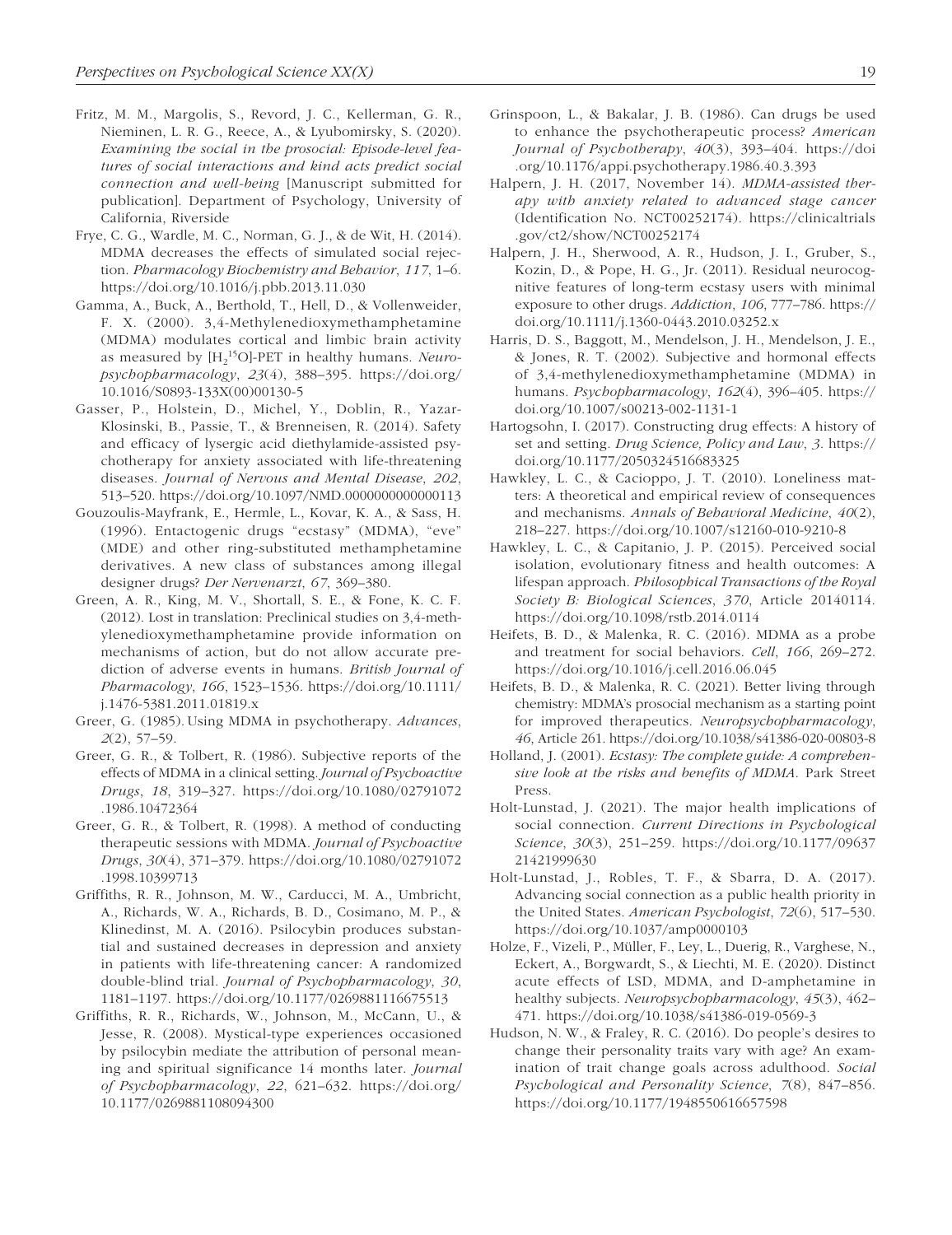- Huxley, A. (1932). *Brave new world*. Chatto & Windus.
- Hysek, C. M., Schmid, Y., Simmler, L. D., Domes, G., Heinrichs, M., Eisenegger, C., Preller, K. H., Quednow, B. B., & Liechti, M. E. (2014). MDMA enhances emotional empathy and prosocial behavior. *Social Cognitive and Affective Neuroscience*, *9*(11), 1645–1652. [https://doi](https://doi.org/10.1093/scan/nst161) [.org/10.1093/scan/nst161](https://doi.org/10.1093/scan/nst161)
- Hysek, C. M., Simmler, L. D., Ineichen, M., Grouzmann, E., Hoener, M. C., Brenneisen, R., Huwyler, J., & Liechti, M. E. (2011). The norepinephrine transporter inhibitor reboxetine reduces stimulant effects of MDMA ("ecstasy") in humans. *Clinical Pharmacology & Therapeutics*, *90*(2), 246–255. <https://doi.org/10.1038/clpt.2011.78>
- Imperial College London. (2019, November 12). *Bristol Imperial MDMA in alcoholism study* (Identification No. NCT04158778). [https://clinicaltrials.gov/ct2/show/](https://clinicaltrials.gov/ct2/show/NCT04158778) [NCT04158778](https://clinicaltrials.gov/ct2/show/NCT04158778)
- Inagaki, T. K. (2018). Opioids and social connection. *Current Directions in Psychological Science*, *27*(2), 85–90. [https://](https://doi.org/10.1177/0963721417735531) [doi.org/10.1177/0963721417735531](https://doi.org/10.1177/0963721417735531)
- Ireland, M. E., Slatcher, R. B., Eastwick, P. W., Scissors, L. E., Finkel, E. J., & Pennebaker, J. W. (2011). Language style matching predicts relationship initiation and stability. *Psychological Science*, *22*(1), 39–44. [https://doi](https://doi.org/10.1177/0956797610392928) [.org/10.1177/0956797610392928](https://doi.org/10.1177/0956797610392928)
- Jacques-Hamilton, R., Sun, J., & Smillie, L. D. (2018). Costs and benefits of acting extraverted: A randomized controlled trial. *Journal of Experimental Psychology: General*, *148*(9), 1538–1556.<https://doi.org/10.1037/xge0000516>
- James, W. (1961). *The varieties of religious experience: A study in human nature*. Collier Books. (Original work published 1902)
- Jennings, P. (Editor) & Obenhaus, M. (Producer). (2004, April 1). *Peter Jennings reporting: Ecstasy rising* [Documentary]. ABC News.<https://www.youtube.com/watch?v=DNpFqJcJcps>
- Jerome, L., Feduccia, A. A., Wang, J. B., Hamilton, S., Yazar-Klosinski, B., Emerson, A., Mithoefer, M. C., & Doblin, R. (2020). Long-term follow-up outcomes of MDMA-assisted psychotherapy for treatment of PTSD: A longitudinal pooled analysis of six phase 2 trials. *Psychopharmacology*, *237*, 2485–2497. [https://doi.org/10.1007/s00213-020-](https://doi.org/10.1007/s00213-020-05548-2) [05548-2](https://doi.org/10.1007/s00213-020-05548-2)
- Julian, K. (2018, December). Why are young people having so little sex? Despite the easing of taboos and the rise of hookup apps, Americans are in the midst of a sex recession. *The Atlantic*. [https://www.theatlantic.com/maga](https://www.theatlantic.com/magazine/archive/2018/12/the-sex-recession/573949) [zine/archive/2018/12/the-sex-recession/573949](https://www.theatlantic.com/magazine/archive/2018/12/the-sex-recession/573949)
- Jungaberle, H., Thal, S., Zeuch, A., Rougemont-Bücking, A., von Heyden, M., Aicher, H., & Scheidegger, M. (2018). Positive psychology in the investigation of psychedelics and entactogens: A critical review. *Neuropharmacology*, *142*, 179–199. [https://doi.org/10.1016/j.neuropharm](https://doi.org/10.1016/j.neuropharm.2018.06.034) [.2018.06.034](https://doi.org/10.1016/j.neuropharm.2018.06.034)
- Kahneman, D., Krueger, A. B., Schkade, D. A., Schwarz, N., & Stone, A. A. (2004). A survey method for characterizing daily life experience: The day reconstruction method. *Science*, *306*, 1776–1780. [https://doi.org/10.1126/sci](https://doi.org/10.1126/science.1103572) [ence.1103572](https://doi.org/10.1126/science.1103572)
- Kamboj, S. K., Kilford, E. J., Minchin, S., Moss, A., Lawn, W., Das, R. K., Falconer, C. J., Gilbert, P., Curran, H. V.,

& Freeman, T. P. (2015). Recreational 3,4-methylenedioxy-N-methylamphetamine (MDMA) or "ecstasy" and self-focused compassion: Preliminary steps in the development of a therapeutic psychopharmacology of contemplative practices. *Journal of Psychopharmacology*, *29*, 961–970. <https://doi.org/10.1177/0269881115587143>

- Kamilar-Britt, P., & Bedi, G. (2015). The prosocial effects of 3,4-methylenedioxymethamphetamine (MDMA): Controlled studies in humans and laboratory animals. *Neuroscience and Biobehavioral Reviews*, *57*, 433–446. <https://doi.org/10.1016/j.neubiorev.2015.08.016>
- Kim, H. S., Sherman, D. K., & Taylor, S. E. (2008). Culture and social support. *American Psychologist*, *63*(6), 518–526. <https://doi.org/10.1037/0003-066X>
- Kirkpatrick, M., Delton, A. W., Robertson, T. E., & de Wit, H. (2015). Prosocial effects of MDMA: A measure of generosity. *Journal of Psychopharmacology*, *29*(6), 661–668. <https://doi.org/10.1177/0269881115573806>
- Kirkpatrick, M. G., & de Wit, H. (2015). MDMA: A social drug in a social context. *Psychopharmacology*, *232*(6), 1155–1163.<https://doi.org/10.1007/s00213-014-3752-6>
- Kirkpatrick, M. G., Gunderson, E. W., Perez, A. Y., Haney, M., Foltin, R. W., & Hart, C. L. (2012). A direct comparison of the behavioral and physiological effects of methamphetamine and 3,4-methylenedioxymethamphetamine (MDMA) in humans. *Psychopharmacology*, *219*, 109–122. <https://doi.org/10.1007/s00213-011-2383-4>
- Kirkpatrick, M. G., Lee, R., Wardle, M. C., Jacob, S., & de Wit, H. (2014). Effects of MDMA and intranasal oxytocin on social and emotional processing. *Neuropsychopharmacology*, *39*(7), 1654–1663. <https://doi.org/10.1038/npp.2014.12>
- Kramer, P. D. (1993). *Listening to Prozac*. Viking Press.
- Krebs, T. S., & Johansen, P. O. (2012). Lysergic acid diethylamide (LSD) for alcoholism: Meta-analysis of randomized controlled trials. *Journal of Psychopharmacology*, *26*(7), 994–1002. <https://doi.org/10.1177/0269881112439253>
- Kuypers, K. P. C., de la Torre, R., Farre, M., Yubero-Lahoz, S., Dziobek, I., Van den Bos, W., & Ramaekers, J. G. (2014). No evidence that MDMA-induced enhancement of emotional empathy is related to peripheral oxytocin levels or 5-HT1a receptor activation. *PLOS ONE*, *9*(6), Article e100719. <https://doi.org/10.1371/journal.pone.0100719>
- Layous, K., & Lyubomirsky, S. (2014). The how, why, what, when, and who of happiness: Mechanisms underlying the success of positive interventions. In J. Gruber & J. T. Moscowitz (Eds.), *Positive emotion: Integrating the light sides and dark sides* (pp. 473–495). Oxford University Press.
- Lazarus, R. S. (1991). *Emotion and adaptation*. Oxford University Press.
- Leary, T. (Writer) & Clark, R. S. (Director). (1967). *Turn on, tune in, drop out* [Documentary]. United Productions of America.
- Lebedev, A. V., Kaelen, M., Lövdén, M., Nillson, J., Feilding, A., Nutt, D. J., & Carhart-Harris, R. L. (2016). LSD-induced entropic brain activity predicts subsequent personality change. *Human Brain Mapping*, *3*, 73203–73213. [https://](https://doi.org/10.1002/hbm.23234) [doi.org/10.1002/hbm.23234](https://doi.org/10.1002/hbm.23234)
- Lebedev, A. V., Lövdén, M., Rosenthal, G., Feilding, A., Nutt, D. J., & Carhart-Harris, R. L. (2015). Finding the self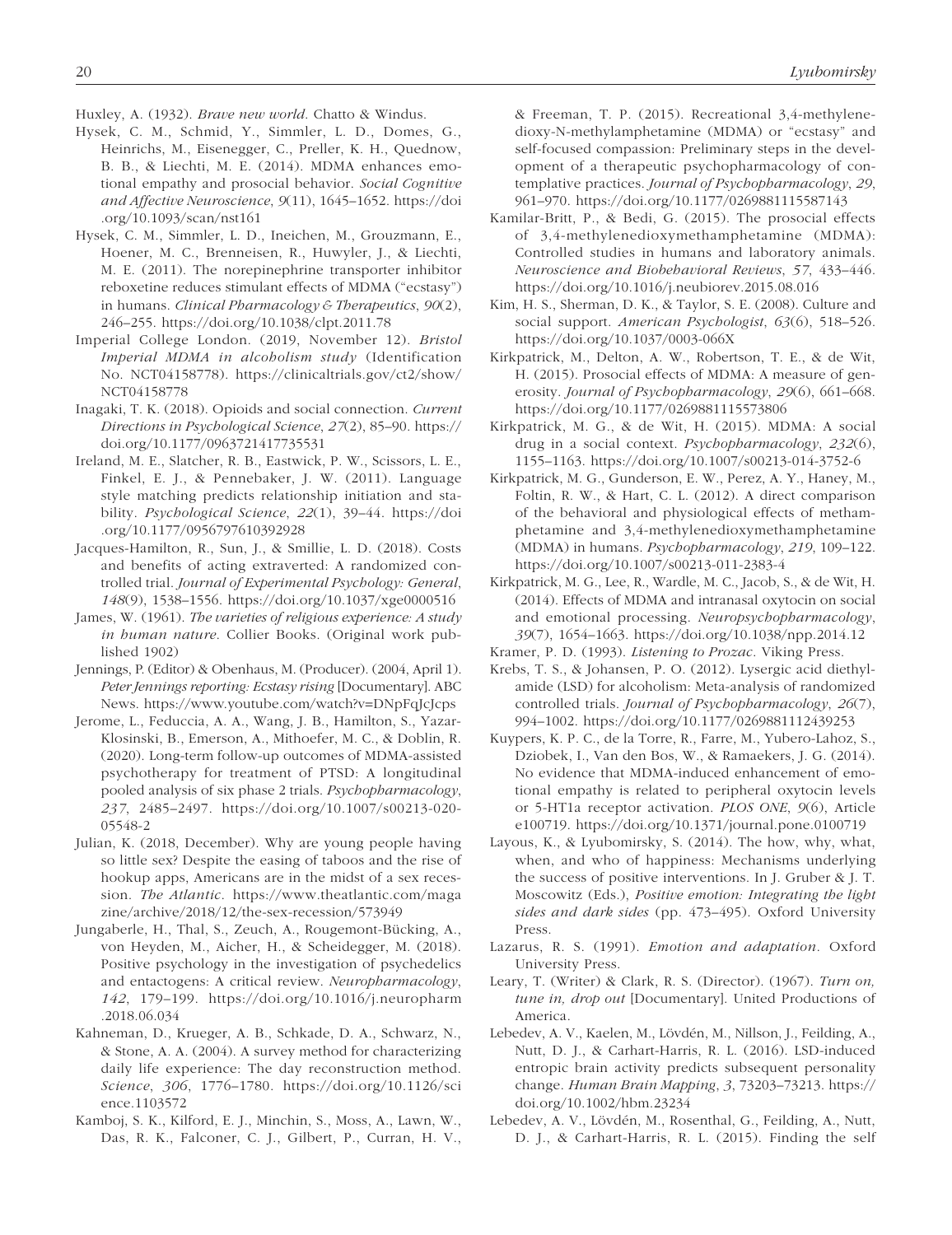by losing the self: Neural correlates of ego dissolution under psilocybin. *Human Brain Mapping*, *36*, 3137–3153. <https://doi.org/10.1002/hbm.22833>

- Lester, D. (2015). *On multiple selves*. Routledge.
- Levy, K. N., & Scala, J. W. (2012). Transference, transference interpretations, and transference-focused psychotherapies. *Psychotherapy*, *49*(3), 391–403. [https://doi](https://doi.org/10.1037/a0029371) [.org/10.1037/a0029371](https://doi.org/10.1037/a0029371)
- Liechti, M. (2015). Novel psychoactive substances (designer drugs): Overview and pharmacology of modulators of monoamine signaling. *Swiss Medical Weekly*, *145*, Article w14043.<https://doi.org/10.4414/smw.2015.14043>
- Lyons, T., & Carhart-Harris, R. L. (2018). Increased nature relatedness and decreased authoritarian political views after psilocybin for treatment-resistant depression. *Journal of Psychopharmacology*, *32*(7), 811–819. [https://](https://doi.org/10.1177/0269881117748902) [doi.org/10.1177/0269881117748902](https://doi.org/10.1177/0269881117748902)
- Lyubomirsky, S., King, L. A., & Diener, E. (2005). The benefits of frequent positive affect: Does happiness lead to success? *Psychological Bulletin*, *131*, 803–855.
- MacLean, K. A., Johnson, M. W., & Griffiths, R. R. (2011). Mystical experiences occasioned by the hallucinogen psilocybin lead to increases in the personality domain of openness. *Journal of Psychopharmacology*, *25*, 1453– 1461.<https://doi.org/10.1177/0269881111420188>
- Margolis, S., & Lyubomirsky, S. (2020). Experimental manipulation of extraverted and introverted behavior and its effects on well-being. *Journal of Experimental Psychology: General*, *149*(4), 719–731. [https://doi.org/10.1037/xge00](https://doi.org/10.1037/xge0000668) [00668](https://doi.org/10.1037/xge0000668)
- Mashek, D. J., & Aron, A. (Eds.). (2004). *Handbook of closeness and intimacy*. Psychology Press.
- Maslow, A. H. (1943). A theory of human motivation. *Psychological Review*, *50*(4), 370–396. [https://doi.org/](https://doi.org/10.1037/h0054346) [10.1037/h0054346](https://doi.org/10.1037/h0054346)
- McIntyre, R. S., Carvalho, I. P., Lui, L. M. W., Majeed, A., Masand, P. S., Gill, H., Rodrigues, N. B., Lipsitz, O., Coles, A. C., Lee, Y., Tamura, J. K., Iacobucci, M., Phan, L., Nasri, F., Singhal, N., Wong, E. R., Subramaniapillai, M., Mansur, R., Ho, R., . . . Rosenblat, J. D. (2020). The effect of intravenous, intranasal, and oral ketamine in mood disorders: A meta-analysis. *Journal of Affective Disorders*, *276*, 576–584.<https://doi.org/10.1016/j.jad.2020.06.050>
- Mehl, M. R., Vazire, S., Holleran, S. E., & Clark, C. S. (2010). Eavesdropping on happiness: Well-being is related to having less small talk and more substantive conversations. *Psychological Science*, *21*(4), 539–541. [https://doi](https://doi.org/10.1177/0956797610362675) [.org/10.1177/0956797610362675](https://doi.org/10.1177/0956797610362675)
- Mervosh, S., Lu, D., & Swales, V. (2020, April 20). See which states and cities have told residents to stay at home. *The New York Times*. [https://www.nytimes.com/interac](https://www.nytimes.com/interactive/2020/us/coronavirus-stay-at-home-order.html) [tive/2020/us/coronavirus-stay-at-home-order.html](https://www.nytimes.com/interactive/2020/us/coronavirus-stay-at-home-order.html)
- Meyer, J. S. (2013). 3,4-Methylenedioxymethamphetamine (MDMA): Current perspectives. *Substance Abuse and Rehabilitation*, *4*, 83–99.<https://doi.org/10.2147/SAR.S37258>
- Miller, T. T., Danals, J. E., & Zlatev, J. J. (2017). Behavioral processes in long-lag intervention studies. *Perspectives on Psychological Science*, *12*, 454–467. [https://doi.org/](https://doi.org/10.1177/1745691616681645) [10.1177/1745691616681645](https://doi.org/10.1177/1745691616681645)
- Mitchell, J. M., Bogenschutz, M., Lilienstein, A., Harrison, C., Kleiman, S., Parker-Guilbert, K., Ot'alora, M. G., Garas, W., Paleos, C., Gorman, I., Nicholas, C., Mithoefer, M., Carlin, S., Poulter, B., Mithoefer, A., Quevedo, S., Well, G., Klaire, S. S., van der Kolk, B., . . . Doblin, R. (2021). MDMA-assisted therapy for severe PTSD: A randomized, double-blind, placebo-controlled Phase 3 study. *Nature Medicine*, *27*, 1025–1033. [https://doi.org/10.1038/s41591-](https://doi.org/10.1038/s41591-021-01336-3) [021-01336-3](https://doi.org/10.1038/s41591-021-01336-3)
- Mithoefer, M. (2013). MDMA-assisted psychotherapy: How different is it from other psychotherapy? *MAPS News-Letters*, *23*, 10–14. [http://www.maps.org/news-letters/](http://www.maps.org/news-letters/v23n1/v23n1_p10-14.pdf) [v23n1/v23n1\\_p10-14.pdf](http://www.maps.org/news-letters/v23n1/v23n1_p10-14.pdf)
- Mithoefer, M. (2017). *A manual for MDMA-assisted psychotherapy in the treatment of posttraumatic stress disorder* (Version 8.1). [http://www.maps.org/research/mdma/](http://www.maps.org/research/mdma/mdma-research-timeline/4887-a-manual-for-mdma-assisted-psychotherapy-in-the-treatment-of-ptsd) [mdma-research-timeline/4887-a-manual-for-mdma](http://www.maps.org/research/mdma/mdma-research-timeline/4887-a-manual-for-mdma-assisted-psychotherapy-in-the-treatment-of-ptsd)[assisted-psychotherapy-in-the-treatment-of-ptsd](http://www.maps.org/research/mdma/mdma-research-timeline/4887-a-manual-for-mdma-assisted-psychotherapy-in-the-treatment-of-ptsd)
- Mithoefer, M. C., Mithoefer, A. T., Feduccia, A. A., Jerome, L., Wagner, M., Wymer, J., Holland, J., Hamilton, S., Yazar-Klosinski, B., Emerson, A., & Doblin, R. (2018). 3,4-Methylenedioxymethamphetamine (MDMA)-assisted psychotherapy for post-traumatic stress disorder in military veterans, firefighters, and police officers: A randomised, double-blind, dose-response, phase 2 clinical trial. *The Lancet Psychiatry*, *5*, 486–497. [https://doi.org/10](https://doi.org/10.1016/S2215-0366(18)30135-4) [.1016/S2215-0366\(18\)30135-4](https://doi.org/10.1016/S2215-0366(18)30135-4)
- Mithoefer, M. C., Wagner, M. T., Mithoefer, A. T., Jerome, L., & Doblin, R. (2010). The safety and efficacy of +3,4-methylenedioxymethamphetamine-assisted psychotherapy in subjects with chronic, treatment resistant posttraumatic stress disorder: The first randomized controlled pilot study. *Journal of Psychopharmacology*, *25*, 439–452. <https://doi.org/10.1177/0269881110378371>
- Mithoefer, M. C., Wagner, M. T., Mithoefer, A. T., Jerome, L., Martin, S. F., Yazar-Klosinski, B., Michel, Y., Brewerton, T. D., & Doblin, R. (2013). Durability of improvement in post-traumatic stress disorder symptoms and absence of harmful effects or drug dependency after 3,4 methylenedioxymethamphetamine-assisted psychotherapy: A prospective long-term follow-up study. *Journal of Psychopharmacology*, *27*(1), 28–39. [https://doi.org/](https://doi.org/10.1177/0269881112456611) [10.1177/0269881112456611](https://doi.org/10.1177/0269881112456611)
- Monson, C. M., Wagner, A. C., Mithoefer, A. T., Liebman, R. E., Feduccia, A. A., Jerome, L., Yazar-Klosinski, B., Emerson, A., Doblin, R., & Mithoefer, M. C. (2020). MDMA-facilitated cognitive behavioural conjoint therapy for posttraumatic stress disorder: An uncontrolled trial. *European Journal of Psychotraumatology*, *11*, Article 1840123.<https://doi.org/10.1080/20008198.2020.1840123>
- Moore, K., Wells, H., & Feilding, A. (2019). *Roadmaps to regulation: MDMA*. Beckley Foundation Press.
- Morelli, S. A., Torres, J. B., & Eisenberger, N. I. (2014). The neural bases of feeling understood and not understood. *Social Cognitive and Affective Neuroscience*, *9*, 1890–1896. <https://doi.org/10.1093/scan/nst191>
- Mueller, F., Lenz, C., Steiner, M., Dolder, P. C., Walter, M., Lang, U. E., Liechti, M. E., & Borgwardt, S. (2016). Neuroimaging in moderate MDMA use: A systematic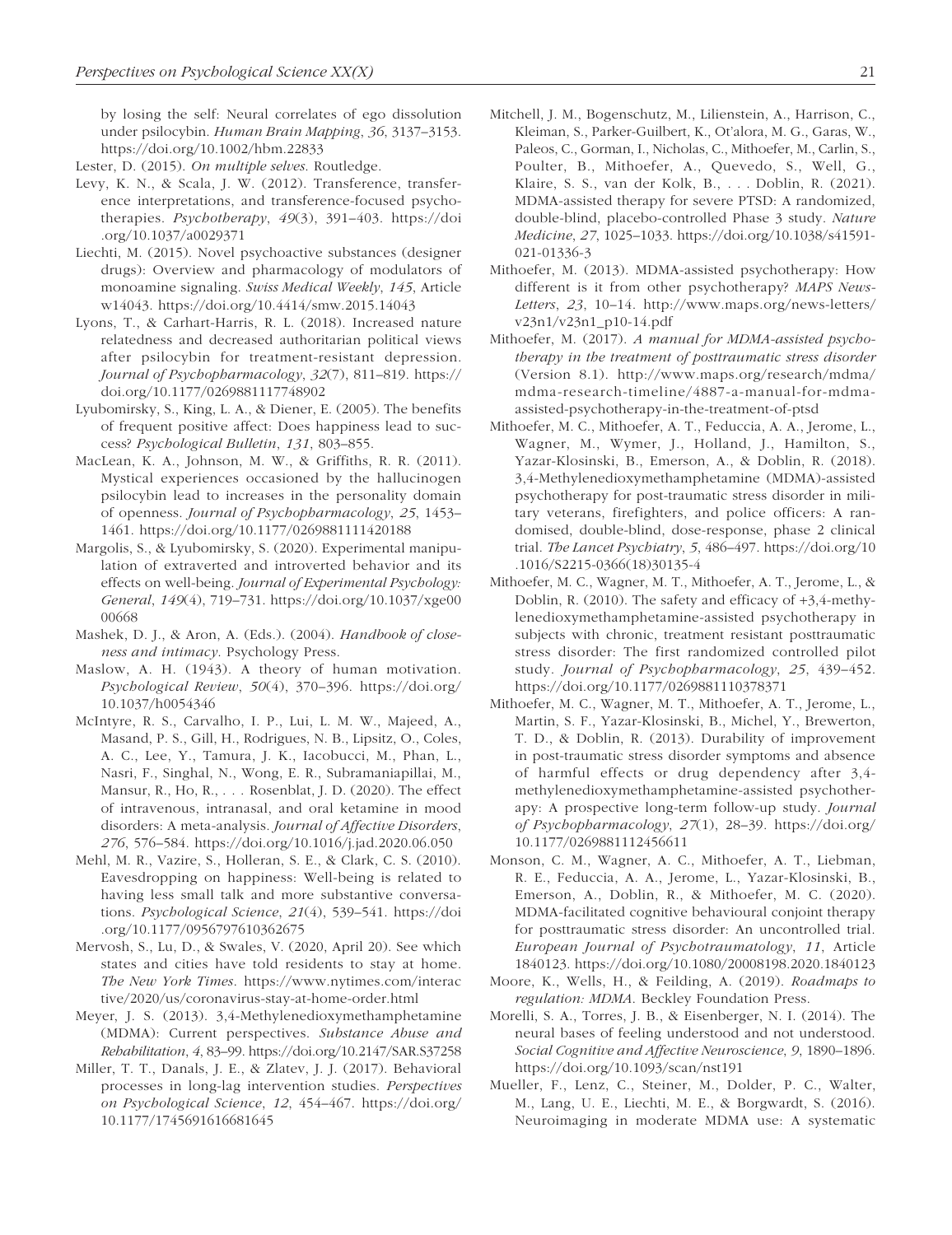review. *Neuroscience & Biobehavioral Reviews*, *62*, 21–34. <https://doi.org/10.1016/j.neubiorev.2015.12.010>

Murthy, V. H. (2020). *Together: The healing power of human connection in a sometimes lonely world*. Harper Wave.

Myers, D. (2013). *Social psychology* (11th ed.). McGraw-Hill.

- Nardou, R., Lewis, E. M., Rothhaas, R., Xu, R., Yang, A., Boyden, E., & Dölen, G. (2019). Oxytocin-dependent reopening of a social reward critical period with MDMA. *Nature*, *569*, 116–120. [https://doi.org/10.1038/s41586-](https://doi.org/10.1038/s41586-019-1075-9) [019-1075-9](https://doi.org/10.1038/s41586-019-1075-9)
- Natale, M., Dahlberg, C., & Jaffe, J. (1979). The effect of psychotomimetics on therapist–patient matching of speech "rhythms." *Journal of Communication Disorders*, *12*, 45– 52. [https://doi.org/10.1016/0021-9924\(79\)90020-0](https://doi.org/10.1016/0021-9924(79)90020-0)
- Nichols, D. E. (2016). Psychedelics. *Pharmacological Reviews*, *68*, 264–355.<https://doi.org/10.1124/pr.115.011478>
- Nowland, R., Necka, E. A., & Cacioppo, J. T. (2018). Loneliness and social internet use: Pathways to reconnection in a digital world? *Perspectives on Psychological Science*, *13*(1), 70–87. <https://doi.org/10.1177/1745691617713052>
- Nutt, D., King, L. A., & Phillips, L. D. (2010). Drug harms in the UK: A multicriteria decision analysis. *The Lancet*, *376*, 1558–1565. [https://doi.org/10.1016/S0140-6736\(10\)61462-](https://doi.org/10.1016/S0140-6736(10)61462-6) [6](https://doi.org/10.1016/S0140-6736(10)61462-6)
- Nutt, D., King, L. A., Saulsbury, W., & Blakemore, C. (2007). Development of a rational scale to assess the harm of drugs of potential misuse. *The Lancet*, *369*, 1047–1053. [https://doi.org/10.1016/S0140-6736\(07\)60464-4](https://doi.org/10.1016/S0140-6736(07)60464-4)
- O'Brien, J. M. (2020, February 17). Business gets ready to trip: How psychedelic drugs may revolutionize mental health care. *Fortune*. [https://fortune.com/longform/psychedelic](https://fortune.com/longform/psychedelic-drugs-business-mental-health)[drugs-business-mental-health](https://fortune.com/longform/psychedelic-drugs-business-mental-health)
- Odgers, C. L., & Jensen, M. R. (2020). Adolescent mental health in the digital age: Facts, fears, and future directions. *Journal of Child Psychology and Psychiatry*, *61*(3), 336–348. <https://doi.org/10.1111/jcpp.13190>
- Orben, A., & Przybylski, A. K. (2019). The association between adolescent well-being and digital technology use. *Nature Human Behaviour*, *3*, 173–182. [https://doi.org/10.1038/](https://doi.org/10.1038/s41562-018-0506-1) [s41562-018-0506-1](https://doi.org/10.1038/s41562-018-0506-1)
- Otero, M. C., Wells, J. L., Chen, K.-H., Brown, C. L., Connelly, D. E., Levenson, R. W., & Fredrickson, B. L. (2020). Behavioral indices of positivity resonance associated with long-term marital satisfaction. *Emotion*, *20*(7), 1225–1233. <https://doi.org/10.1037/emo0000634>
- Palhano-Fontes, F., Barreto, D., Onias, H., Andrade, K. C., Novaes, M. M., Pessoa, J. A., Mota Rolim, S. A., Osório, F. L., Sanches, R., Dos Santos, R. G., Tófoli, L. F., de Oliveira Silveira, G., Yonamine, M., Riba, J., Santos, F. R., Silva-Junior, A. A., Alchieri, J. C., Galvão-Coelho, N. L., Lobão-Soares, B., . . . Araújo, D. B. (2019). Rapid antidepressant effects of the psychedelic ayahuasca in treatment-resistant depression: A randomized placebo controlled trial. *Psychological Medicine*, *49*, 655–663. <https://doi.org/10.1017/S0033291718001356>
- Palmer, C. E., & Tsakiris, M. (2018). Going at the heart of social cognition: Is there a role for interoception in selfother distinction? *Current Opinion in Psychology*, *24*, 21–26. <https://doi.org/10.1016/j.copsyc.2018.04.008>
- Parrott, A. C. (2013). MDMA, serotonergic neurotoxicity, and the diverse functional deficits of recreational 'Ecstasy' users. *Neuroscience & Biobehavioral Reviews*, *37*(8), 1466– 1484. <https://doi.org/10.1016/j.neubiorev.2013.04.016>
- Passie, T. (2018). The early use of MDMA ('ecstasy') in psychotherapy (1977–1985). *Drug Science, Policy and Law*, *4*.<https://doi.org/10.1177/2050324518767442>
- Pawelski, S. P., & Pawelski, J. O. (2018). *Happy together: Using the science of positive psychology to build love that lasts*. TarcherPerigree.
- Pentney, A. R. (2001). An exploration of the history and controversies surrounding MDMA and MDA. *Journal of Psychoactive Drugs*, *33*(3), 213–221. [https://doi.org/10](https://doi.org/10.1080/02791072.2001.10400568) [.1080/02791072.2001.10400568](https://doi.org/10.1080/02791072.2001.10400568)
- Peroutka, S. J., Newman, H., & Harris, H. (1988). Subjective effects of 3,4-methylenedioxymethamphetamine in recreational users. *Neuropsychopharmacology*, *1*, 273–277.
- Pollan, M. (2018). *How to change your mind: What the new science of psychedelics teaches us about consciousness, dying, addiction, depression, and transcendence*. Penguin.
- Preller, K. H., & Vollenweider, F. X. (2018). Phenomenology, structure, and dynamic of psychedelic states. *Current Topics in Behavioral Neurosciences*, *36*, 221–222. [https://](https://doi.org/10.1007/7854_2016_459) [doi.org/10.1007/7854\\_2016\\_459](https://doi.org/10.1007/7854_2016_459)
- Rapin, I., & Tuchman, R. F. (2008). Autism: Definition, neurobiology, screening, diagnosis. *Pediatric Clinics of North America*, *55*(5), 1129–1146. [https://doi.org/10.1016/j.pcl](https://doi.org/10.1016/j.pcl.2008.07.005) [.2008.07.005](https://doi.org/10.1016/j.pcl.2008.07.005)
- Reece, A. (2020, February 27–29). *Conversations are computable: Learning from algorithmic modeling of dyadic interactions* [Paper presentation]. Psychology of Media and Technology Preconference of the Annual Meeting of the Society for Personality and Social Psychology, New Orleans, LA, United States.
- Regan, A., Margolis, S., de Wit, H., & Lyubomirsky, S. (2021). *Does* ±*3,4- methylenedioxymethamphetamine (Ecstasy) induce subjective feelings of social connection in humans? A multilevel meta-analysis* [Manuscript submitted for publication].
- Reis, H. T., & Clark, M. S. (2013). Responsiveness. In J. Simpson & L. Campbell (Eds.), *The Oxford handbook of close relationships* (pp. 400–423). Oxford University Press.
- Reis, H. T., Clark, M. S., & Holmes, J. G. (2004). Perceived partner responsiveness as an organizing construct in the study of intimacy and closeness. In D. Mashek & A. Aron (Eds.), *The handbook of closeness and intimacy* (pp. 201– 225). Lawrence Erlbaum Associates.
- Reis, H. T., Regan, A., & Lyubomirsky, S. (2022). Interpersonal chemistry: What is it, how does it emerge, and how does it operate? *Perspectives on Psychological Science*, *17*(2), 530–558. <https://doi.org/10.1177/1745691621994241>
- Reisz, Z., Boudreaux, M. J., & Ozer, D. J. (2013). Personality traits and the prediction of personal goals. *Personality and Individual Differences*, *55*, 699–704. [https://doi](https://doi.org/10.1016/j.paid.2013.05.023) [.org/10.1016/j.paid.2013.05.023](https://doi.org/10.1016/j.paid.2013.05.023)
- Revord, J., Walsh, L. C., & Lyubomirsky, S. (2018). Positive activity interventions to enhance well-being: Looking through a social psychological lens. In J. E. Maddux (Ed.),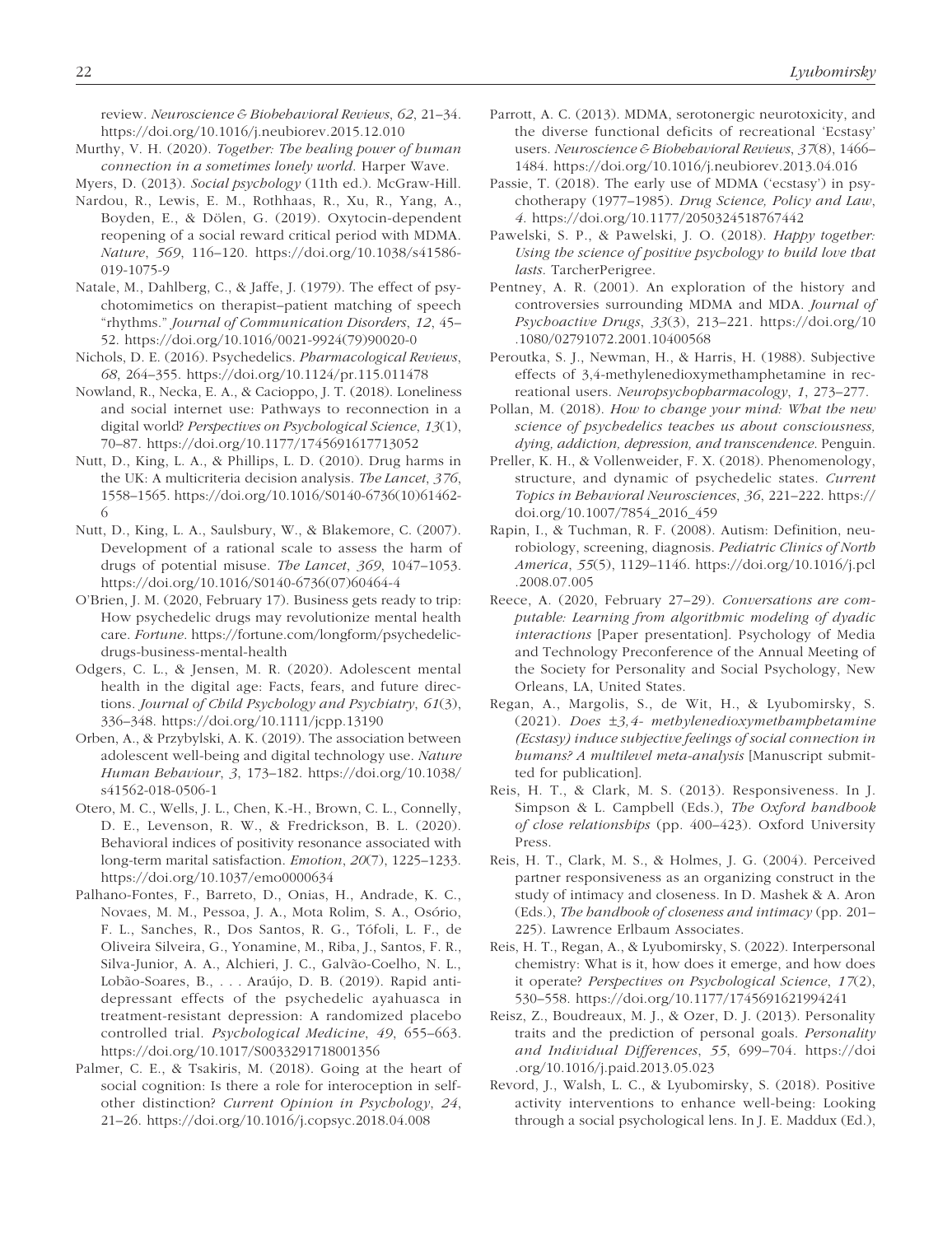*Social psychological foundations of well-being and life satisfaction* (pp. 451–472). Routledge.

- Roberts, C. A., Quednow, B. B., Montgomery, C., & Parrott, A. C. (2018). MDMA and brain activity during neurocognitive performance: An overview of neuroimaging studies with abstinent 'Ecstasy' users. *Neuroscience & Biobehavioralreviews*, *84*, 470–482. [https://doi.org/](https://doi.org/10.1016/j.neubiorev.2017.07.015) [10.1016/j.neubiorev.2017.07.015](https://doi.org/10.1016/j.neubiorev.2017.07.015)
- Ronningstam, E. (2020). Internal processing in patients with pathological narcissism or narcissistic personality disorder: Implications for alliance building and therapeutic strategies. *Journal of Personality Disorders*, *34*, 80–103. <https://doi.org/10.1521/pedi.2020.34.supp.80>
- Ryan, R. M., & Deci, E. L. (2000). Self-determination theory and the facilitation of intrinsic motivation, social development, and well-being. *American Psychologist*, *55*(1), 68–78. <https://doi.org/10.1037/0003-066X.55.1.68>
- Safran, J. D., & Muran, J. C. (1998). The therapeutic alliance in brief psychotherapy: General principles. In J. D. Safran & J. C. Muran (Eds.), *The therapeutic alliance in brief psychotherapy* (pp. 217–229). American Psychological Association. <https://doi.org/10.1037/10306-009>
- Sandstrom, G. M., & Dunn, E. W. (2014). Is efficiency overrated? Minimal social interactions lead to belonging and positive affect. *Social Psychological and Personality Science*, *5*, 437–442.<https://doi.org/10.1177/1948550613502990>
- Sayette, M. A., Creswell, K. G., Dimoff, J. D., Fairbairn, C. E., Cohn, J. F., Heckman, B. W., Kirchner, T. R., Levine, J. M., & Moreland, R. L. (2012). Alcohol and group formation: A multimodal investigation of the effects of alcohol on emotion and social bonding. *Psychological Science*, *23*(8), 869–878. <https://doi.org/10.1177/0956797611435134>
- Sbarra, D. A., Briskin, J. L., & Slatcher, R. B. (2019). Smartphones and close relationships: The case for an evolutionary mismatch. *Perspectives on Psychological Science*, *14*, 596–618. <https://doi.org/10.1177/1745691619826535>
- Schachter, S., & Singer, J. (1962). Cognitive, social, and physiological determinants of emotional state. *Psychological Review*, *69*(5), 379–399.<https://doi.org/10.1037/h0046234>
- Schmid, Y., Hysek, C. M., Simmler, L. D., Crockett, M. J., Quednow, B. B., & Liechti, M. E. (2014). Differential effects of MDMA and methylphenidate on social cognition. *Journal of Psychopharmacology*, *28*(9), 847–856. <https://doi.org/10.1177/0269881114542454>
- Selvaraj, S., Hoshi, R., Bhagwagar, Z., Murthy, N. V., Hinz, R., Cowen, P., Curran, H. V., & Grasby, P. (2009). Brain serotonin transporter binding in former users of MDMA ('ecstasy'). *The British Journal of Psychiatry*, *194*(4), 355– 359. <https://doi.org/10.1192/bjp.bp.108.050344>
- Sessa, B., Sakal, C., O'Brien, S., & Nutt, D. (2019). First study of safety and tolerability of 3,4-methylenedioxymethamphetamine (MDMA)-assisted psychotherapy in patients with alcohol use disorder: Preliminary data on the first four participants. *BMJ Case Reports*, *12*, Article e230109. <https://doi.org/10.1136/bcr-2019-230109>
- Sharon-David, H., Mizrahi, M., Rinott, M., Golland, Y., & Birnbaum, G. E. (2018). Being on the same wavelength: Behavioral synchrony between partners and its influence

on the experience of intimacy. *Journal of Social and Personal Relationships*, *36*(10), 2983–3008. [https://doi](https://doi.org/10.1177/0265407518809478) [.org/10.1177/0265407518809478](https://doi.org/10.1177/0265407518809478)

- Shroder, T. (2007, November 25). The peace drug. *The Washington Post*. [https://www.washingtonpost.com/wp](https://www.washingtonpost.com/wp-dyn/content/article/2007/11/20/AR2007112001777.html)[dyn/content/article/2007/11/20/AR2007112001777.html](https://www.washingtonpost.com/wp-dyn/content/article/2007/11/20/AR2007112001777.html)
- Shroder, T. (2015). *Acid test: LSD, Ecstasy, and the power to heal*. Plume.
- Siegel, R. K. (1986). MDMA: Nonmedical use and intoxication. *Journal of Psychoactive Drugs*, *18*, 349–354. [https://doi](https://doi.org10.1080/02791072.1986.10472368) [.org10.1080/02791072.1986.10472368](https://doi.org10.1080/02791072.1986.10472368)
- Slatcher, R. B., & Pennebaker, J. W. (*2006*). How do I love thee? Let me count the words: The social effects of expressive writing. *Psychological Science*, *17*(8), 660–664. <https://doi.org/10.1111/j.1467-9280.2006.01762.x>
- Smigielski, L., Scheidegger, M., Kometer, M., & Vollenweider, L. (2019). Psilocybin-assisted mindfulness training modulates self-consciousness and brain default mode network connectivity with lasting effects. *NeuroImage*, *196C*, 207–215. [https://doi.org/10.1016/j.neuroimage.2019.04](https://doi.org/10.1016/j.neuroimage.2019.04.009) [.009](https://doi.org/10.1016/j.neuroimage.2019.04.009)
- Stephens, G. J., Silbert, L. J., & Hasson, U. (2010). Speaker– listener neural coupling underlies successful communication. *Proceedings of the National Academy of Sciences, USA*, *107*(32), 14425–14430. [https://doi.org/10.1073/](https://doi.org/10.1073/pnas.1008662107) [pnas.1008662107](https://doi.org/10.1073/pnas.1008662107)
- Stewart, L., Ferguson, B., Morgan, C., Swaboda, N., Jones, L., Fenton, R., Wall, M. B., & Curran, H. V. (2014). Effects of ecstasy on cooperative behaviour and perception of trustworthiness: A naturalistic study. *Journal of Psychopharmacology*, *28*, 1001–1008. [https://doi.org/](https://doi.org/10.1177/0269881114544775) [10.1177/0269881114544775](https://doi.org/10.1177/0269881114544775)
- Sun, J., Harris, K., & Vazire, S. (2020). Is well-being associated with the quantity and quality of social interactions? *Journal of Personality and Social Psychology*, *119*(6), 1478–1496.<https://doi.org/10.1037/pspp0000272>
- Tamir, D. I., & Hughes, B. L. (2018). Social rewards: From basic social building blocks to complex social behavior. *Perspectives on Psychological Science*, *13*(6), 700–717. <https://doi.org/10.1177/1745691618776263>
- Tamir, D. I., & Mitchell, J. P. (2012). Disclosing information about the self is intrinsically rewarding. *Proceedings of the National Academy of Sciences, USA*, *109*(21), 8038–8043. <https://doi.org/10.1073/pnas.1202129109>
- Tancer, M., & Johanson, C.-E. (2007). The effects of fluoxetine on the subjective and physiological effects of 3,4-methylenedioxymethamphetamine (MDMA) in humans. *Psychopharmacology*, *189*(4), 565–573. [https://](https://doi.org/10.1007/s00213-006-0576-z) [doi.org/10.1007/s00213-006-0576-z](https://doi.org/10.1007/s00213-006-0576-z)
- Taves, A. (2020). Mystical and other alterations in sense of self: An expanded framework for studying nonordinary experiences. *Perspectives on Psychological Science*, *15*(3), 669–690. <https://doi.org/10.1177/1745691619895047>
- Templeton, E., Chang, L., & Wheatley, T. (2019, May 2–4). *Rapid turn-taking during natural conversation predicts greater social connection* [Poster presentation]. Annual Meeting of the Society for Affective and Social Neuroscience, Miami, FL, United States.